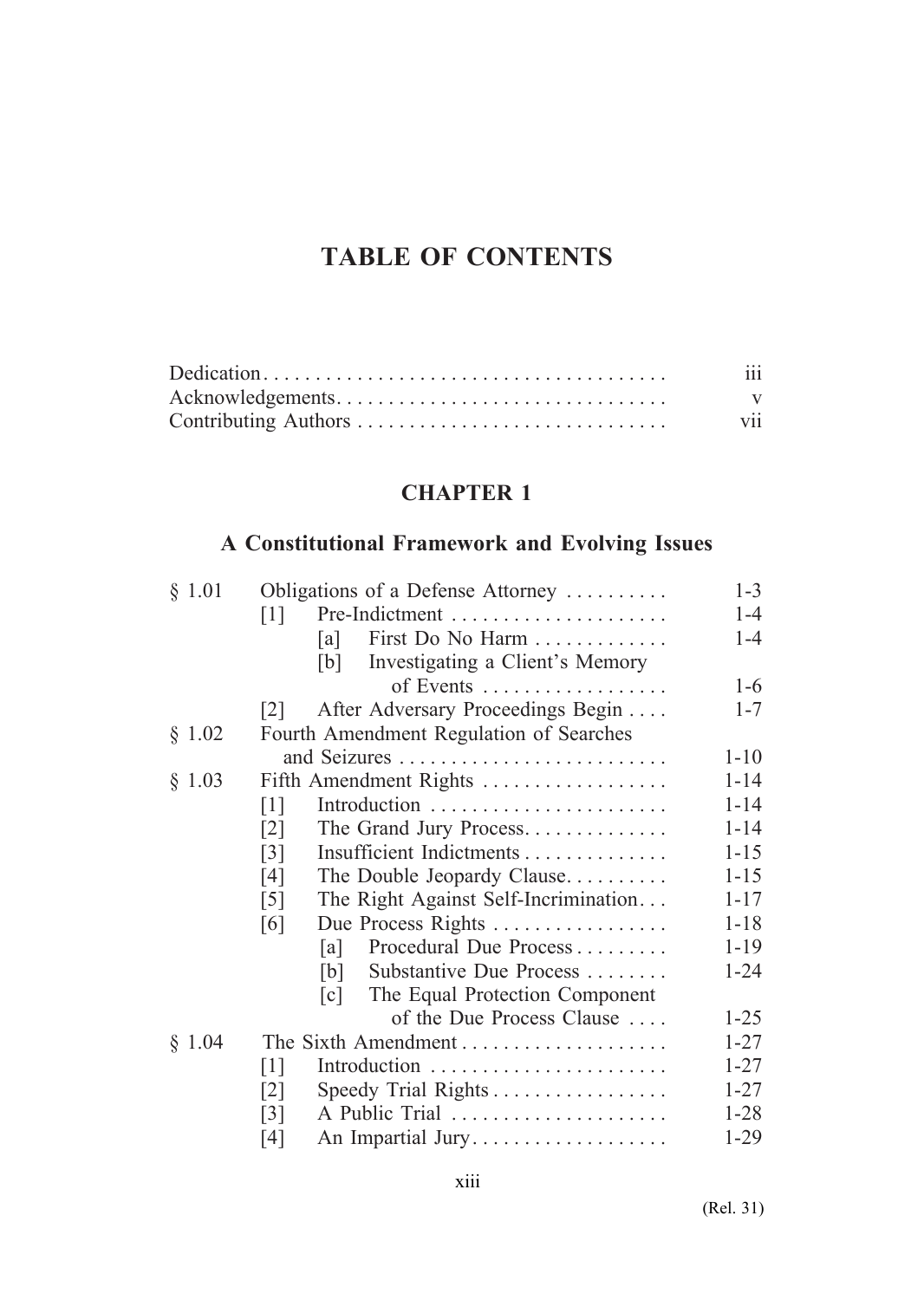#### xiv **DEFENDING FEDERAL CRIMINAL CASES**

|        | $\lceil 5 \rceil$ |                                                            | $1 - 30$ |
|--------|-------------------|------------------------------------------------------------|----------|
|        | [6]               | Notice of Charges                                          | $1 - 30$ |
|        | $[7]$             | Confrontation Rights                                       | $1 - 31$ |
|        | [8]               | Compulsory Process                                         | $1 - 33$ |
|        | [9]               | Assistance of Counsel                                      | $1 - 33$ |
| § 1.05 |                   | The Eighth Amendment's Bail Provision                      | $1 - 35$ |
| § 1.06 |                   | Pushing the Envelope: Splits in the Circuits,              |          |
|        |                   | Open Issues and Trends                                     | $1 - 37$ |
|        | $[1]$             | Pre-Trial and Discovery Issues                             | $1 - 37$ |
|        |                   | Providing Information to the<br>[a]                        |          |
|        |                   | Government                                                 | $1 - 37$ |
|        |                   | Dismissal of the Indictment<br>[b]                         | $1 - 38$ |
|        |                   | Pre-Trial Motions<br>$\begin{bmatrix} 1 \end{bmatrix}$     |          |
|        |                   | and Waiver                                                 | $1 - 38$ |
|        |                   |                                                            |          |
|        |                   | [ii] Pre-Indictment Delay                                  | $1 - 38$ |
|        |                   | Outrageous Government<br>$\left[ 111 \right]$              |          |
|        |                   | Conduct                                                    | $1 - 38$ |
|        |                   | $[iv]$ Double Jeopardy                                     | $1 - 39$ |
|        |                   | $\lceil c \rceil$<br>The Government's Discovery            |          |
|        |                   | Obligations                                                | $1 - 40$ |
|        |                   | Statements of the<br>$\lceil i \rceil$                     |          |
|        |                   | Defendant                                                  | $1 - 41$ |
|        |                   | $\left[\text{ii}\right]$<br>Documents and                  |          |
|        |                   | Tangible Objects                                           | $1 - 43$ |
|        |                   | Delayed Disclosure<br>$\left[\overline{\text{iii}}\right]$ |          |
|        |                   | Under <i>Brady</i>                                         | $1 - 43$ |
|        |                   | Notes, Summaries or Reports<br>$\left[\mathrm{iv}\right]$  |          |
|        |                   | of Witness Statements                                      |          |
|        |                   | Prepared by Agents                                         | $1 - 45$ |
|        |                   | Electronic Surveillance<br>$\lceil v \rceil$               | $1 - 45$ |
|        |                   | The Government's Obligation<br>$\lceil vi \rceil$          |          |
|        |                   | to Identify Co-Conspirators                                |          |
|        |                   | in Bills of Particulars                                    | $1 - 46$ |
|        | $\lceil 2 \rceil$ |                                                            | $1 - 46$ |
|        | $[3]$             | Evidentiary and Trial Issues                               | $1 - 47$ |
|        |                   | Fourth Amendment Issues<br>[a]                             | $1 - 47$ |
|        |                   | Fifth Amendment Issues<br>[b]                              | $1 - 52$ |
|        |                   | <b>Evidentiary Issues Related</b><br>[c]                   |          |
|        |                   | to Crawford                                                | $1 - 53$ |
|        |                   | Perjury by Government<br>$\lceil d \rceil$                 |          |
|        |                   | Witnesses<br>.                                             | $1 - 55$ |
|        |                   | Government's Treatment of<br>[e]                           |          |
|        |                   | Defense Witnesses                                          | $1 - 57$ |
|        |                   | How the Concept of Reasonable<br>$[f]$                     |          |
|        |                   | Doubt Is Presented to a Jury                               | $1 - 58$ |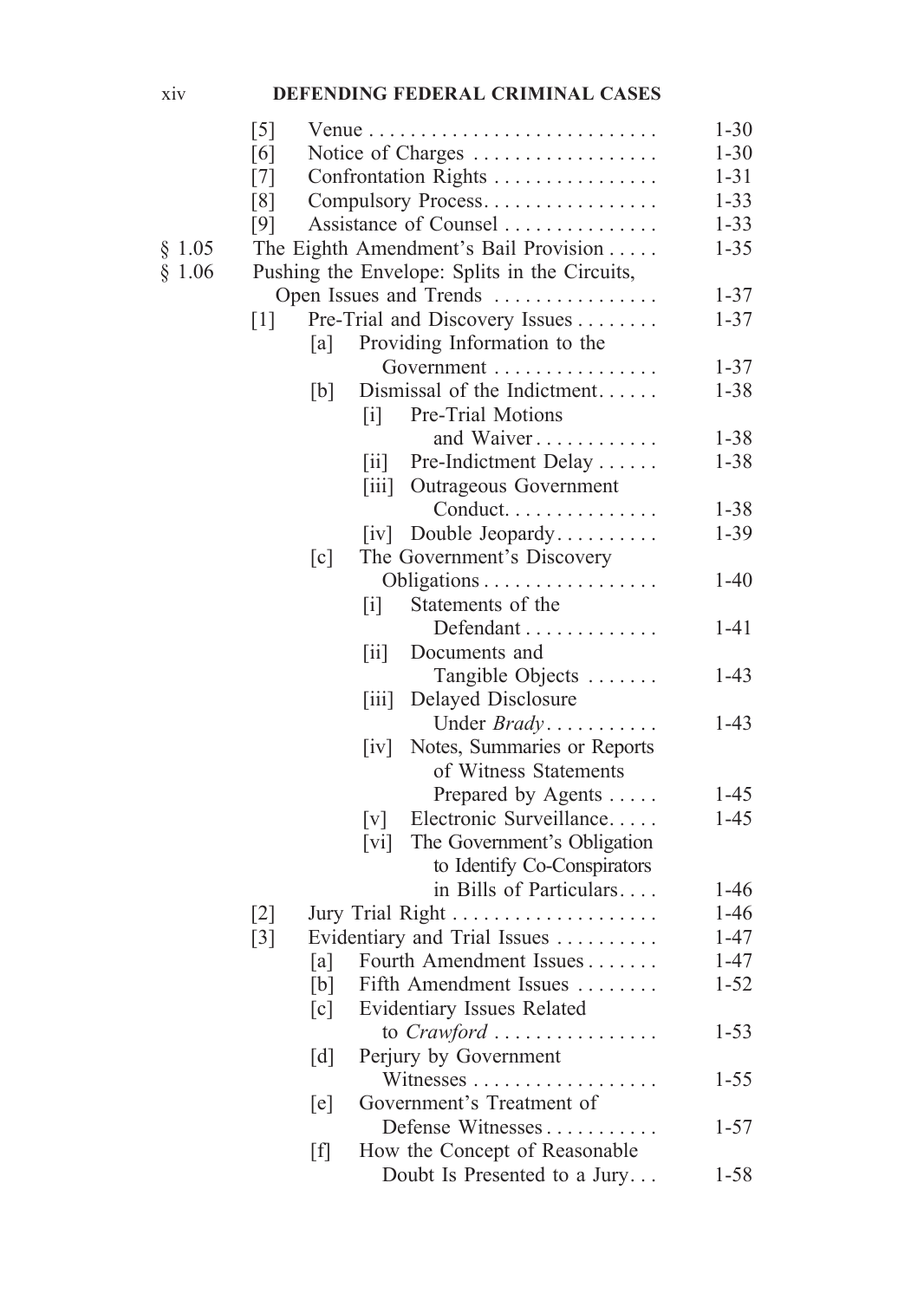#### **TABLE OF CONTENTS** xv

| Post-Trial Issues—Crawford's                        |                                                                                                                                                                                                                                                                                                              |
|-----------------------------------------------------|--------------------------------------------------------------------------------------------------------------------------------------------------------------------------------------------------------------------------------------------------------------------------------------------------------------|
|                                                     |                                                                                                                                                                                                                                                                                                              |
|                                                     | $1 - 59$                                                                                                                                                                                                                                                                                                     |
|                                                     | $1 - 60$                                                                                                                                                                                                                                                                                                     |
| Fourth Amendment Seizures<br>[a]                    | $1 - 60$                                                                                                                                                                                                                                                                                                     |
| [b]                                                 | $1 - 60$                                                                                                                                                                                                                                                                                                     |
| Motions to Dismiss<br>$\lceil c \rceil$             |                                                                                                                                                                                                                                                                                                              |
| an Indictment                                       | $1 - 60$                                                                                                                                                                                                                                                                                                     |
|                                                     | $1 - 62$                                                                                                                                                                                                                                                                                                     |
| Plain Error Rule and<br>$\mathbf{ii}$               |                                                                                                                                                                                                                                                                                                              |
| Modified Plain Error                                |                                                                                                                                                                                                                                                                                                              |
| Rule.                                               | $1-63$                                                                                                                                                                                                                                                                                                       |
| Whether the Government<br>$\left[\text{iii}\right]$ |                                                                                                                                                                                                                                                                                                              |
| Should Bear the Burden                              |                                                                                                                                                                                                                                                                                                              |
| of Proof for Its                                    |                                                                                                                                                                                                                                                                                                              |
| Constitutional                                      |                                                                                                                                                                                                                                                                                                              |
| Violations                                          | $1-63$                                                                                                                                                                                                                                                                                                       |
|                                                     | $1 - 64$                                                                                                                                                                                                                                                                                                     |
| Reconsideration of Qualified<br> a                  |                                                                                                                                                                                                                                                                                                              |
|                                                     | $1-64$                                                                                                                                                                                                                                                                                                       |
|                                                     |                                                                                                                                                                                                                                                                                                              |
| Parole Violations from                              |                                                                                                                                                                                                                                                                                                              |
| Payment of Court Fees                               | $1 - 65$                                                                                                                                                                                                                                                                                                     |
| Prisoner Rights Including the                       |                                                                                                                                                                                                                                                                                                              |
|                                                     | $1 - 66$                                                                                                                                                                                                                                                                                                     |
| [d]                                                 | $1-69$                                                                                                                                                                                                                                                                                                       |
|                                                     | Application at Post-Conviction<br>Proceedings<br>Standards on Appeal<br>Required Pre-Trial Motions<br>Burdens of Proof on Appeal<br>[d]<br>The Status of Some Proposed Reforms.<br>Immunity<br>Bail Reform and Decoupling<br>[b]<br>$\lceil c \rceil$<br>Impact of Covid-19 $\dots \dots$<br>Juvenile Rights |

# **CHAPTER 1A**

# **Representation Prior to Indictment**

| \$1A.01 | Introduction      |                   |                                        |         |
|---------|-------------------|-------------------|----------------------------------------|---------|
| \$1A.02 |                   |                   | Federal Criminal Investigations        | $1A-4$  |
|         | 1                 |                   | Agencies Responsible for Investigating |         |
|         |                   |                   | Federal Crimes                         | $1A-4$  |
|         | $\lceil 2 \rceil$ |                   | Federal Crime Prosecution              | $1A-11$ |
|         | $\lceil 3 \rceil$ |                   | Tools of Federal Investigation         | $1A-14$ |
|         |                   | la l              | Witness Interviews                     | $1A-15$ |
|         |                   | b                 | Subpoenas                              | $1A-17$ |
|         |                   | c                 | Search Warrants and Related            |         |
|         |                   |                   | Techniques                             | $1A-18$ |
|         |                   | $\lceil d \rceil$ | Undercover Investigations              | $1A-20$ |
|         |                   | le                | Electronic Surveillance                | $1A-22$ |
|         |                   |                   |                                        |         |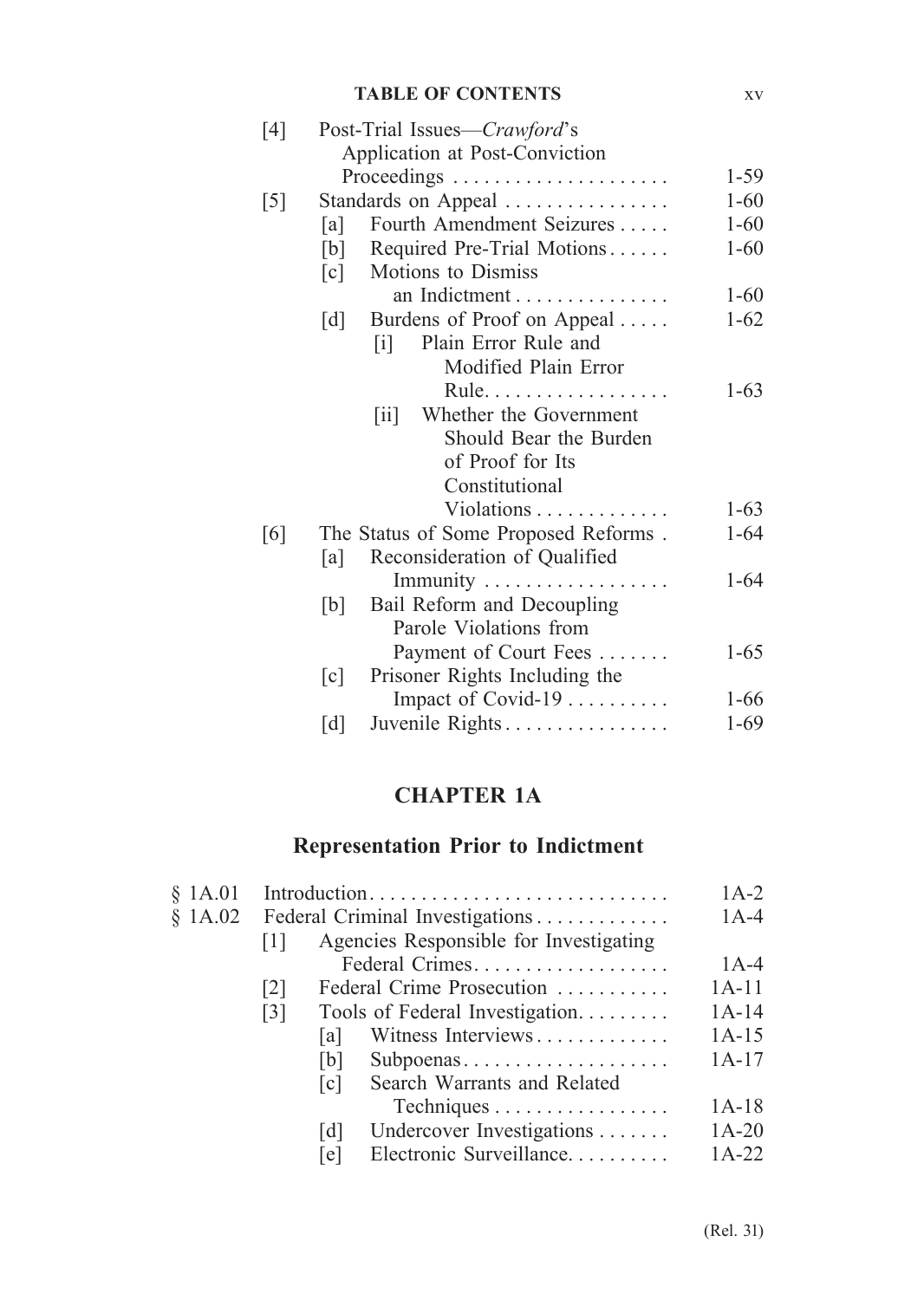### xvi **DEFENDING FEDERAL CRIMINAL CASES**

|         |                   | $\lceil i \rceil$<br>Pen Registers, Stored Email,  |         |
|---------|-------------------|----------------------------------------------------|---------|
|         |                   | and Cell-Site                                      |         |
|         |                   | Information                                        | $1A-22$ |
|         |                   | Title III Wiretapping<br>$\left[\text{iii}\right]$ | $1A-28$ |
|         |                   | [f]<br>Gathering Evidence from Outside             |         |
|         |                   | of the United States                               | $1A-35$ |
|         | [4]               | Federal Grand Jury Investigation                   | $1A-39$ |
|         |                   | The Authority of the<br>[a]                        |         |
|         |                   | Grand Jury                                         | $1A-39$ |
|         |                   | Grand Jury Secrecy<br>[b]                          | $1A-42$ |
|         |                   | The Privilege Against<br>$\lceil c \rceil$         |         |
|         |                   | Self-Incrimination and                             |         |
|         |                   | Statutory Immunity                                 | $1A-45$ |
| \$1A.03 |                   | Issues in Pre-Indictment Defense                   |         |
|         |                   | Representation                                     | $1A-46$ |
|         | $\lceil 1 \rceil$ | Target/Subject Distinction                         | $1A-46$ |
|         | $\lceil 2 \rceil$ | Meeting with the Government                        | $1A-47$ |
|         | $\lceil 3 \rceil$ | Defense Investigation                              | $1A-48$ |
|         | [4]               | Issues that Arise when Deciding                    |         |
|         |                   | Whether to Cooperate with the                      |         |
|         |                   |                                                    | $1A-51$ |
|         | $\lceil 5 \rceil$ |                                                    | $1A-52$ |
|         | [6]               | Independent Representation for                     |         |
|         |                   | Corporate Counsel and Individual                   |         |
|         |                   | Employees, Officers and Directors                  | $1A-58$ |
|         | [7]               | Risks to the Individual Employee from              |         |
|         |                   | Interviews with Corporate Counsel                  | $1A-60$ |
|         | $\lceil 8 \rceil$ | Fee Advancement and Indemnification                | $1A-64$ |
|         | [9]               | Standards Applied in Deciding Whether              |         |
|         |                   | to Charge a Corporation $\dots \dots \dots$        | $1A-66$ |
|         | [10]              | Deferred Prosecution Agreements,                   |         |
|         |                   | Non-prosecution Agreements and                     |         |
|         |                   | the Use of Corporate Monitors                      | $1A-73$ |
|         | $[11]$            | The Future of Corporate Criminal                   |         |
|         |                   |                                                    | 1A-82   |
| \$1A.04 |                   | Preindictment Presentation to the Government       | 1A-86   |

### **CHAPTER 1B**

### **Pre-Trial Resolutions**

|                                        | $1B-3$ |
|----------------------------------------|--------|
|                                        | $1B-4$ |
|                                        | $1B-4$ |
| Enforceablity of Declinations in Court | $1B-5$ |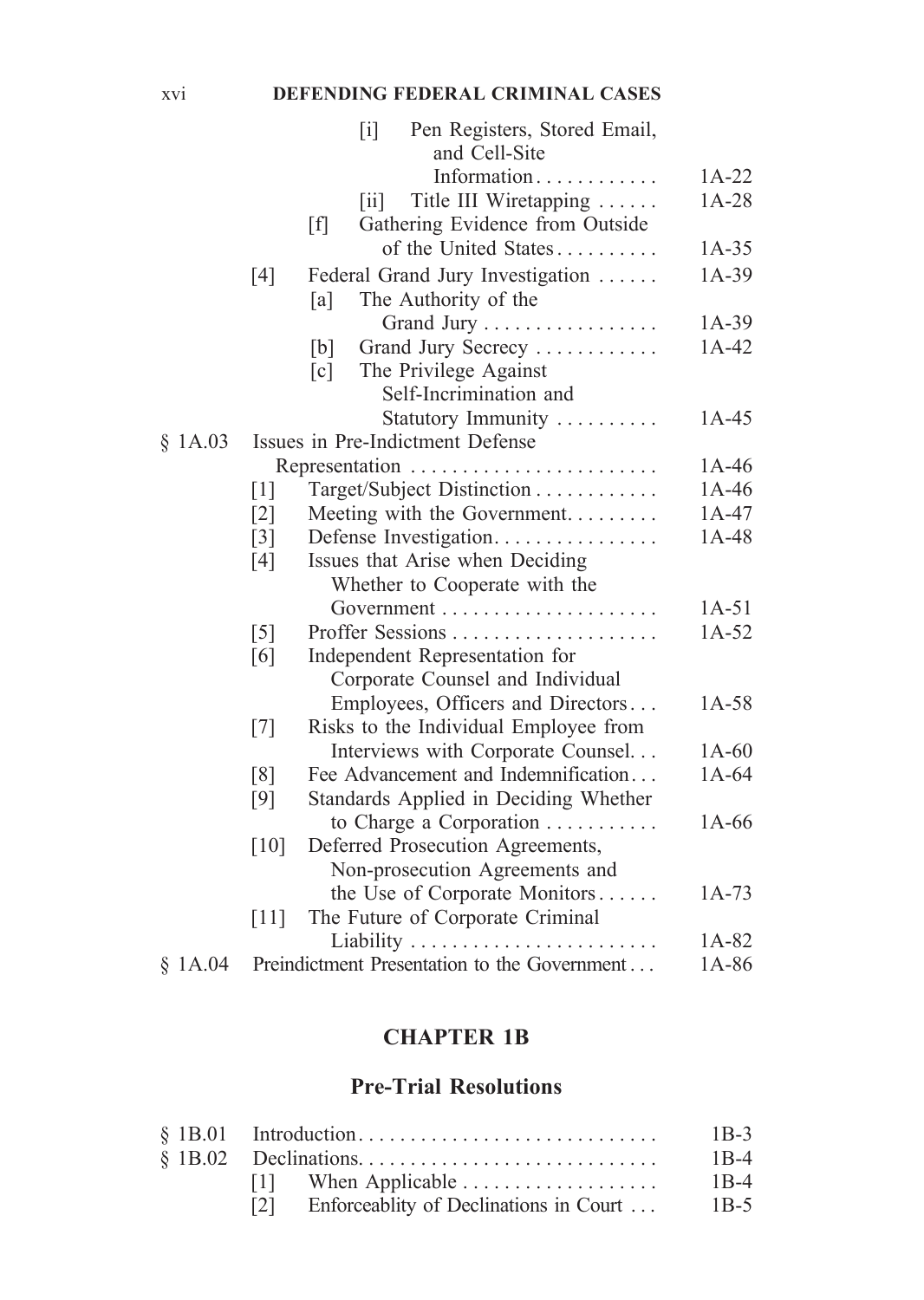### **TABLE OF CONTENTS** xvii

|           | [a]               | Declinations Are Not Binding            |           |
|-----------|-------------------|-----------------------------------------|-----------|
|           |                   | Contracts with the                      |           |
|           |                   |                                         | $1B-5$    |
|           | [b]               | Declinations Are Not Admissible         |           |
|           |                   | as Evidence of Innocence                | $1B-6$    |
| \$1B.03   |                   | Non-Prosecution Agreements and Deferred |           |
|           |                   | Prosecution Agreements                  | $1B-7$    |
|           | $\lceil 1 \rceil$ | When Applicable                         | $1B-7$    |
|           | $\lceil 2 \rceil$ | Typical Terms                           | $1B-7$    |
|           | $\lceil 3 \rceil$ | Guidelines for Prosecutors              | $1B-8$    |
|           | [4]               | Judicial Oversight of NPAs and DPA      | $1B-10$   |
|           | [a]               | Judicial Review of the Merits of        |           |
|           |                   | an NPA or DPA                           | $1B-11$   |
|           | [b]               | Judicial Review of an Alleged           |           |
|           |                   | Breach of an NPA or DPA                 | $1B-12$   |
| \$1B.04   |                   | Immunity and Cooperation Agreements     | $1B-14$   |
|           | $\lceil 1 \rceil$ |                                         | $1B-14$   |
|           | $\lceil 2 \rceil$ |                                         | $1B-14$   |
|           | $\lceil 3 \rceil$ | Informal Immunity                       | $1B-17$   |
| \$1B.05   |                   | Alford Pleas                            | 1B-22     |
| \$1B.06   |                   | Plea Agreements                         | 1B-23     |
|           | $\lceil 1 \rceil$ | When Applicable                         | 1B-23     |
|           | $\lceil 2 \rceil$ | Factual Stipulations                    | 1B-24     |
|           | $\lceil 3 \rceil$ | Agreements to Plead Guilty to           |           |
|           |                   | Particular Charges                      | 1B-24.1   |
|           | [4]               | Prohibition on Additional Charges       |           |
|           |                   | for Described Conduct                   | $1B-24.2$ |
|           | $\lceil 5 \rceil$ | Agreed upon Sentencing Guidelines       |           |
|           |                   |                                         | $1B-27$   |
|           | [6]               | Defendant Waivers                       | $1B-27$   |
|           | [a]               | Right to Indictment                     | 1B-29     |
|           | [b]               | Right to <i>Brady</i> Material          | 1B-29     |
|           | $\lceil c \rceil$ | Right to FOIA Request                   | 1B-31     |
|           | $\lceil d \rceil$ | Right to Plead Not Guilty               | 1B-32     |
|           | [e]               | Right against Self-Incrimination        | 1B-33     |
|           | ſfΙ               | Statute of Limitations Defense          | 1B-34     |
|           | [g]               | Other Trial Rights                      | $1B-35$   |
|           | [h]               | Argument Regarding Guideline            |           |
|           |                   | Calculation at Sentencing               | $1B-35$   |
|           | $\lceil i \rceil$ | Right to Appeal                         | 1B-35     |
| $§$ 1B.07 |                   | Attacking a Plea Agreement on Appeal    | 1B-38     |
|           | $\lceil 1 \rceil$ | Establishing that the Plea Agreement    |           |
|           |                   | $\ldots$ .                              | 1B-39     |
|           | $[2]$             | Establishing that the Government        |           |
|           |                   | Breached the Agreement                  | 1B-40     |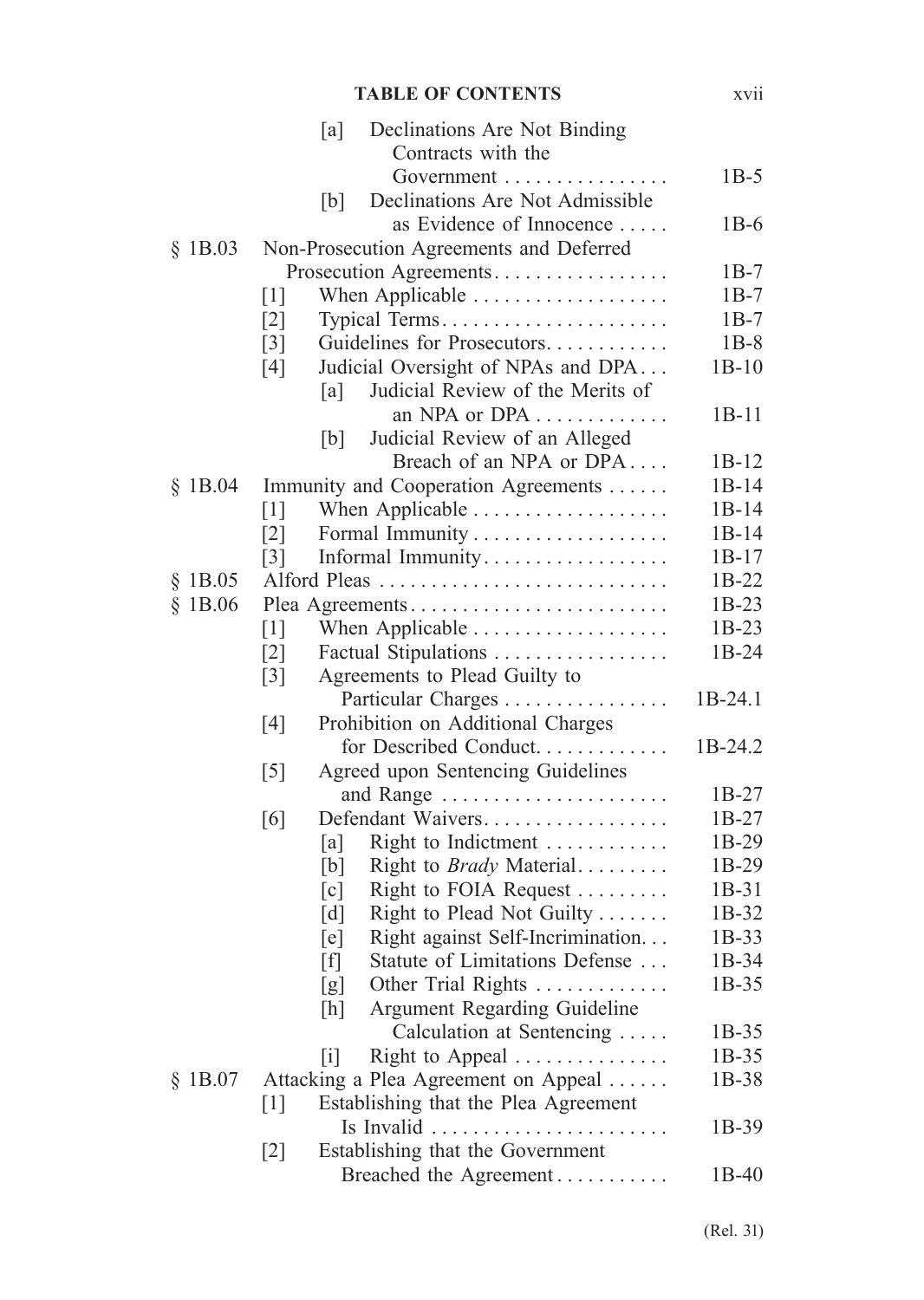### xviii **DEFENDING FEDERAL CRIMINAL CASES**

| $\lceil 3 \rceil$ | Establishing that the Waiver Itself      |                    |
|-------------------|------------------------------------------|--------------------|
|                   |                                          | $1B-40$            |
| [4]               | Establishing that Enforcement of the     |                    |
|                   | Waiver Would Result in a                 |                    |
|                   | "Miscarriage of Justice"                 | $1B-41$            |
| $\lceil 5 \rceil$ | Establishing that Ineffective Assistance |                    |
|                   | of Counsel Rendered the Waiver           |                    |
|                   | Involuntary or Unknowing                 | 1 <sub>B</sub> -42 |
| [6]               | Establishing that the Sentence           |                    |
|                   | Was Not in Accordance                    |                    |
|                   | with the Law                             | $1B-43$            |
| $\lceil 7 \rceil$ | Establishing that the Sentence Was       |                    |
|                   | Affected by Unconstitutional             |                    |
|                   | Considerations                           |                    |
|                   |                                          |                    |

# **CHAPTER 2**

### **Bills of Particular**

| § 2.01 | Introduction                         |                                                     |          |
|--------|--------------------------------------|-----------------------------------------------------|----------|
| § 2.02 | The Role of a Bill of Particulars in |                                                     |          |
|        | Obtaining a Fair Trial               |                                                     |          |
|        | $[1]$                                | History and Requirements of the Rule                |          |
|        |                                      | Providing for a Bill of Particulars                 | $2 - 5$  |
|        |                                      | The Constitutional Bases for<br>[a]                 |          |
|        |                                      | Bills of Particulars                                | $2 - 5$  |
|        |                                      | The History of Rule $7(f)$<br>[b]                   | $2 - 7$  |
|        |                                      | Bills of Particulars in Modern<br>$\lceil c \rceil$ |          |
|        |                                      | Prosecutions                                        | $2 - 10$ |
|        | $\lceil 2 \rceil$                    | The Purposes of a Bill of Particulars               | $2 - 12$ |
|        |                                      | Preparation for Trial<br>[a]                        | $2 - 12$ |
|        |                                      | [b] To Avoid Prejudicial Surprise                   | $2 - 14$ |
|        |                                      | Preclusion of Double Jeopardy<br>$\lceil c \rceil$  | $2 - 15$ |
| § 2.03 |                                      | Disputing Standard Prosecution Arguments            |          |
|        |                                      | Against Bills of Particulars                        | $2 - 17$ |
|        | $[1]$                                | When Defendants Have a Right to                     |          |
|        |                                      | Evidentiary Detail                                  | $2 - 17$ |
|        | $\lceil 2 \rceil$                    | When Defendants Have a Right to                     |          |
|        |                                      | Specification of Details Provided in                |          |
|        |                                      | Other Discovery                                     | $2 - 19$ |
|        | $\lceil 3 \rceil$                    | When an Indictment Provides                         |          |
|        |                                      | Insufficient Detail                                 | $2 - 21$ |
|        | [4]                                  | Defendants' Need for Evidence of                    |          |
|        |                                      | Uncharged Crimes                                    | $2 - 25$ |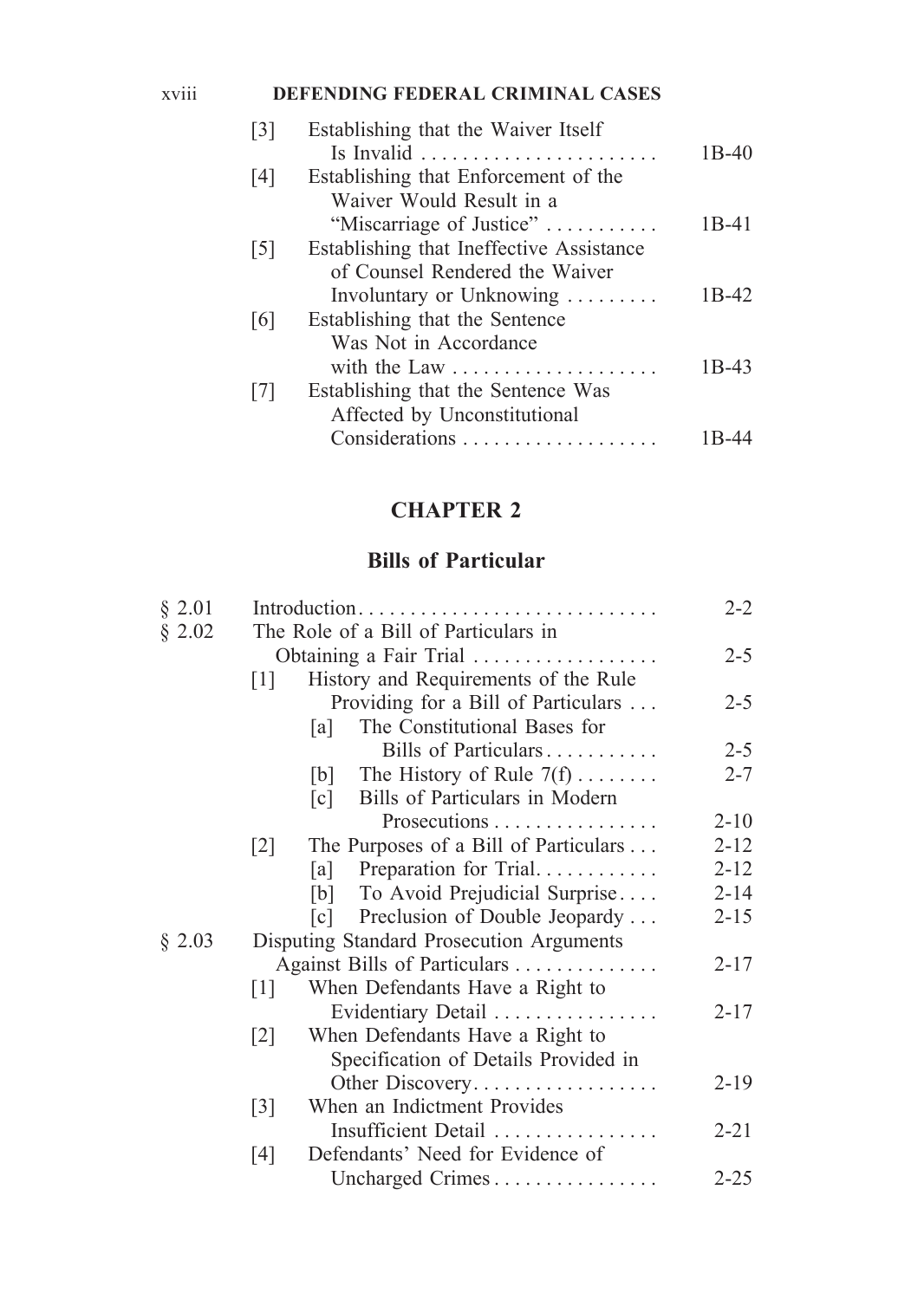#### **TABLE OF CONTENTS** xix

|                                                           | $2 - 27$           |
|-----------------------------------------------------------|--------------------|
| Informal Requests for Particulars<br>$\lceil 1 \rceil$    | $2 - 27$           |
| Motions for Particulars<br>$\lceil 2 \rceil$              | $2 - 27$           |
| Necessity and Authority for Specific                      |                    |
| Particulars                                               | $2 - 29$           |
| All Cases: Specification of Date and<br>$\lceil 1 \rceil$ |                    |
| Time of Alleged Activity                                  | $2 - 29$           |
| Fraud Cases: Specification of False<br>$\lceil 2 \rceil$  |                    |
|                                                           | $2 - 32$           |
| Conspiracy Cases: Identification of<br> 3                 |                    |
| Co-conspirators                                           | $2 - 35$           |
| RICO Cases: Specification of Enterprise<br>[4]            |                    |
| and Racketeering Acts                                     | $2 - 39$           |
| Affirmative Uses of Particulars                           | $2 - 41$           |
| Preventing the Government from<br> 1                      |                    |
| Switching Theories During Trial                           | $2 - 41$           |
| Use of Amended Bills of Particulars<br><u> 2 </u>         | 2-42               |
|                                                           | Timing of Requests |

# **CHAPTER 3**

### **Motions: Bail, Dismissal, Venue, Suppression, and Severance**

| § 3.01 |                            |      | Introduction                             | $3 - 4$  |
|--------|----------------------------|------|------------------------------------------|----------|
| § 3.02 |                            |      | The Eighth Amendment's Limits on Bail,   |          |
|        |                            |      | Related Statutes and Rules               | $3-6$    |
|        | 1                          |      |                                          | $3-6$    |
|        |                            | la I | Release Prior to Trial                   | $3 - 6$  |
|        |                            | b    | Release During Trial                     | $3 - 10$ |
|        | $\lceil 2 \rceil$          |      | Post Conviction Bail                     | $3 - 10$ |
|        |                            | a    | Pending Sentencing                       | $3-10$   |
|        |                            | b    | Pending Appeal                           | $3 - 11$ |
|        |                            | c    | Pending Collateral Attack                | $3 - 12$ |
| § 3.03 | Pretrial Motion to Dismiss |      |                                          | $3 - 14$ |
|        | $\lceil 1 \rceil$          |      | Standards for Dismissal                  | $3 - 14$ |
|        | $\lceil 2 \rceil$          |      | Dismissal for Insufficient Evidence      | $3-18$   |
|        |                            | a    | Elements of a Sufficient                 |          |
|        |                            |      | Indictment.                              | $3 - 18$ |
|        |                            | b    | Nature of Evidence Supporting            |          |
|        |                            |      | Indictment.                              | $3 - 20$ |
|        |                            | c    | Standards of Review                      | $3 - 22$ |
|        |                            |      | District Court Standard<br>$\mathbf{ii}$ | $3 - 22$ |
|        |                            |      | Appellate Standard<br>$\vert 11 \vert$   | $3 - 23$ |
|        | $\lceil 3 \rceil$          |      | Dismissal for Delay                      | $3 - 24$ |
|        |                            |      |                                          |          |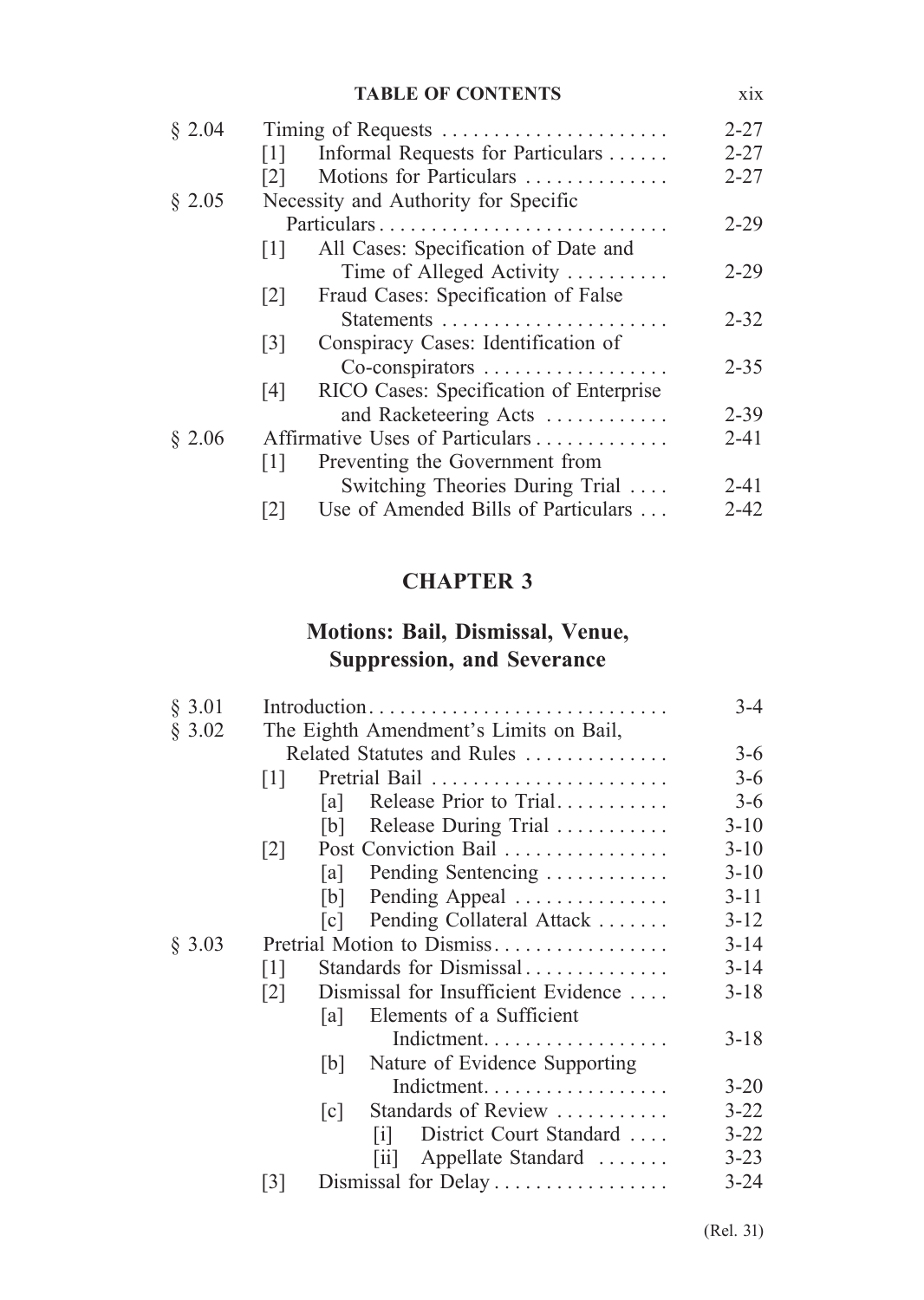### xx **DEFENDING FEDERAL CRIMINAL CASES**

|        |                   | [a]                                                   | Pre-Indictment                     | $3 - 24$ |
|--------|-------------------|-------------------------------------------------------|------------------------------------|----------|
|        |                   | $\lceil i \rceil$                                     | Statute of Limitations             | $3 - 25$ |
|        |                   | $\left[\text{iii}\right]$                             | Speedy Trial Act                   |          |
|        |                   |                                                       | Violation                          | $3 - 25$ |
|        |                   | [b]                                                   | Pretrial                           | $3 - 27$ |
|        |                   | $\lceil i \rceil$                                     | Sixth Amendment                    |          |
|        |                   |                                                       | Violation                          | $3 - 27$ |
|        |                   | 11                                                    | Speedy Trial Act                   |          |
|        |                   |                                                       | Violation                          | $3 - 31$ |
|        |                   | 111                                                   | Rule 48 of the Federal Rules       |          |
|        |                   |                                                       | of Criminal Procedure              | $3 - 32$ |
|        |                   | $\lceil c \rceil$                                     | Appeal                             | $3 - 32$ |
| § 3.04 |                   |                                                       | Improper Venue                     | $3 - 35$ |
|        | $\lceil 1 \rceil$ |                                                       | Dismissal for Improper Venue Under |          |
|        |                   |                                                       |                                    | $3 - 35$ |
|        |                   |                                                       | Rule 18                            | $3 - 35$ |
|        |                   | [a]                                                   | Multi-Venue Offenses               | $3 - 37$ |
|        |                   | [b]                                                   |                                    |          |
|        |                   | $\lceil c \rceil$                                     | Joinder of Multiple Defendants     | $3 - 38$ |
|        |                   | $\lceil d \rceil$                                     | Joinder of Multiple Offenses       | $3 - 38$ |
|        |                   | [e]                                                   | Special Venue Statutes             | $3 - 39$ |
|        |                   | $\left[ \text{i} \right]$                             | Mail and Wire Fraud                | $3 - 39$ |
|        |                   | $\left[ 11 \right]$                                   | Securities Fraud                   | $3 - 39$ |
|        |                   |                                                       | [iii] Money Laundering             | $3-40$   |
|        |                   |                                                       | [iv] Internal Revenue Offenses     | $3 - 40$ |
|        |                   | [f]                                                   | Challenging Venue: Procedural      |          |
|        |                   |                                                       | and Practical Considerations       | $3-40$   |
|        |                   | $\lceil i \rceil$                                     | Prior to Trial                     | $3 - 40$ |
|        |                   | $\left[\text{iii}\right]$                             | At the Close of the                |          |
|        |                   |                                                       | Government's Case                  | $3 - 41$ |
|        |                   | g                                                     | Waiver of Proper Venue             | $3 - 42$ |
|        | $[2]$             |                                                       | Motions for Change of Venue        | $3-43$   |
|        |                   | [a]                                                   | Rule $21(a)$ and the Sixth         |          |
|        |                   |                                                       | Amendment Right to a               |          |
|        |                   |                                                       | Fair Trial.                        | $3-43$   |
|        |                   | $\lceil i \rceil$                                     | Presumed Prejudice                 | $3 - 45$ |
|        |                   | $\left\lceil \text{i} \text{i} \right\rceil$          | Actual Prejudice                   | $3 - 46$ |
|        |                   | $\left\lceil \text{i} \text{i} \text{i} \right\rceil$ | Burden of Proof                    | $3 - 47$ |
|        |                   | $\left[\mathrm{iv}\right]$                            | Standard of Review                 | $3 - 47$ |
|        |                   | $\lceil v \rceil$                                     | <b>Typical Cases Warranting</b>    |          |
|        |                   |                                                       | Change of Venue Under              |          |
|        |                   |                                                       | Rule $21(a)$                       | $3-47$   |
|        |                   | $\lceil vi \rceil$                                    | Factors Considered in Ruling       |          |
|        |                   |                                                       | on Rule $21(a)$ Motion             | $3 - 48$ |
|        |                   | V11                                                   | The Role of <i>Voir Dire</i> in a  |          |
|        |                   |                                                       | Rule $21(a)$ Motion                | $3 - 53$ |
|        |                   |                                                       |                                    |          |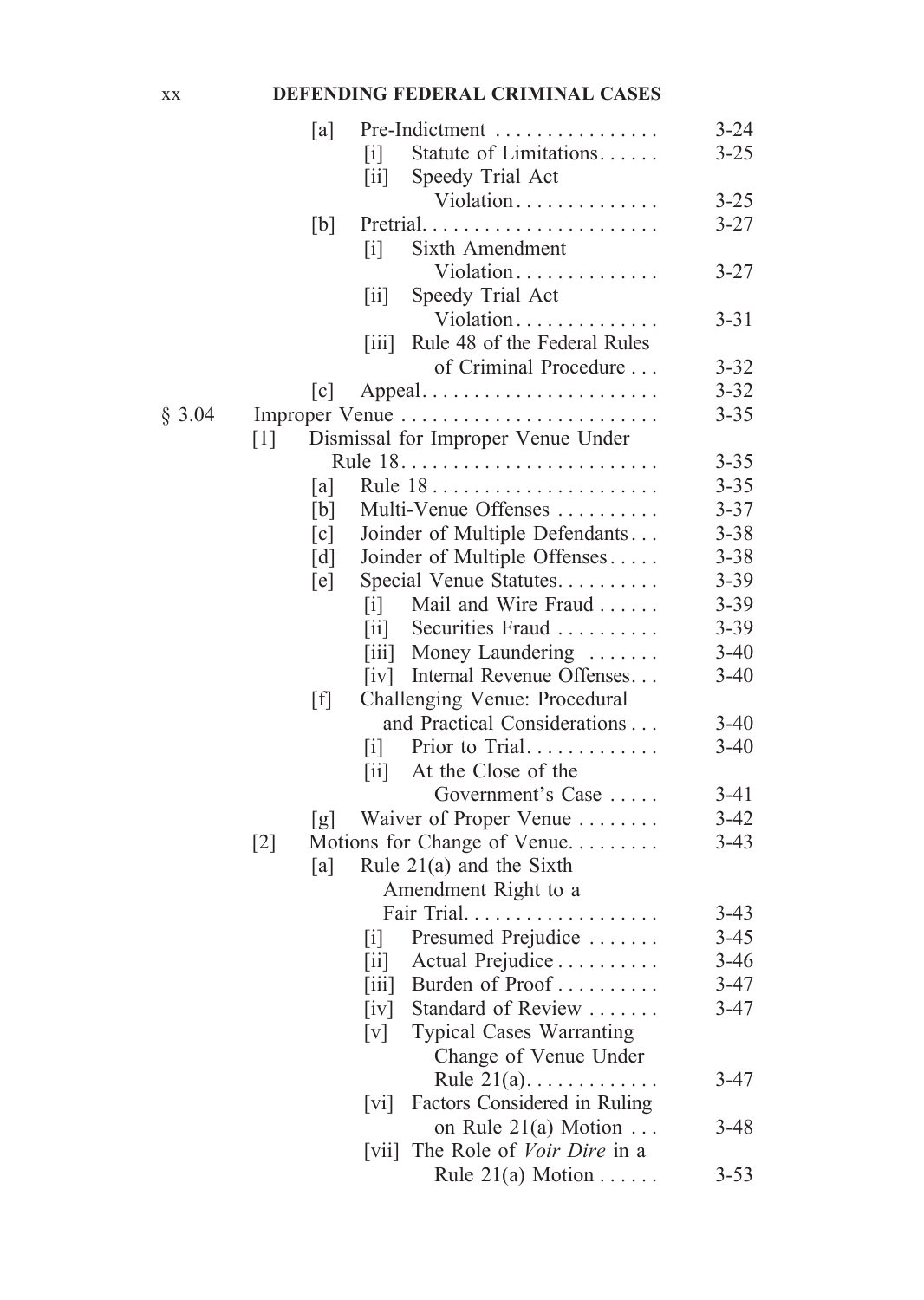### **TABLE OF CONTENTS** xxi

|        |                   | [b]               | Rule $21(b)$                                                     | $3 - 54$ |
|--------|-------------------|-------------------|------------------------------------------------------------------|----------|
|        |                   |                   | Location of Defendants<br>$\lceil i \rceil$                      | $3 - 56$ |
|        |                   |                   | Location of Possible<br>$\left[\text{iii}\right]$                |          |
|        |                   |                   | Witnesses                                                        | $3 - 56$ |
|        |                   |                   | Location of Events<br>$\left\lceil \text{iii} \right\rceil$      | $3 - 57$ |
|        |                   |                   | Location of Documents<br>$\lceil iv \rceil$                      |          |
|        |                   |                   | and Records                                                      | $3 - 58$ |
|        |                   |                   | Disruption of Defendant's<br>$\lceil v \rceil$                   |          |
|        |                   |                   | Business                                                         | $3 - 59$ |
|        |                   |                   | Expense to the Parties<br>$\lceil vi \rceil$                     | $3 - 60$ |
|        |                   |                   | [vii] Docket Condition of Each                                   |          |
|        |                   |                   | District Involved                                                | $3 - 60$ |
|        |                   |                   | [viii] Other Factors                                             | $3 - 61$ |
| § 3.05 |                   |                   |                                                                  | $3 - 63$ |
|        | $\lceil 1 \rceil$ |                   |                                                                  | $3 - 63$ |
|        |                   | [a]               | Timing of Filing Motion                                          | $3 - 63$ |
|        |                   | [b]               | Notice of Intent to Use                                          |          |
|        |                   |                   | Evidence                                                         | $3 - 63$ |
|        |                   | $\lceil c \rceil$ | Prior Statements and Records                                     |          |
|        |                   |                   | of Witnesses                                                     | $3 - 64$ |
|        |                   |                   | Waiver and Relief from Waiver                                    | $3 - 65$ |
|        |                   | $\lceil d \rceil$ |                                                                  | $3 - 66$ |
|        |                   | [e]               | Evidentiary Hearing                                              |          |
|        |                   | [f]               | Ruling on Motion and Appeal                                      |          |
|        |                   |                   | of Decision                                                      | $3 - 67$ |
|        | $[2]$             |                   | Substantive Grounds                                              | $3 - 68$ |
|        |                   | [a]               | Constitutional Violations                                        | $3 - 69$ |
|        |                   |                   | Fourth Amendment<br>$\lceil i \rceil$                            | $3 - 70$ |
|        |                   |                   | Fifth Amendment<br>$\left[\text{iii}\right]$                     | $3 - 73$ |
|        |                   |                   | Sixth Amendment<br>$\left[ 111 \right]$                          | $3 - 75$ |
|        |                   | b                 | Statutory Violations                                             | $3 - 77$ |
|        | $\lceil 3 \rceil$ |                   | Burden of Proof                                                  | $3 - 78$ |
| \$3.06 |                   |                   | Motions to Sever                                                 | $3 - 79$ |
|        | $\lceil 1 \rceil$ |                   | Standards for Severance                                          | $3 - 79$ |
|        |                   | [a]               | Misjoinder                                                       | $3 - 79$ |
|        |                   |                   | Joinder of Offenses-<br> 1                                       |          |
|        |                   |                   | Rule $8(a)$                                                      | $3 - 80$ |
|        |                   |                   | Joinder of Defendants-<br>$\left[ \text{ii} \right]$             |          |
|        |                   |                   | Rule $8(b)$                                                      | $3 - 81$ |
|        |                   |                   | Attacking Joinder Under<br>$\left\lceil \text{iii} \right\rceil$ |          |
|        |                   |                   | Rule 8.                                                          | $3 - 82$ |
|        |                   | [b]               | Prejudicial Joinder                                              | $3 - 86$ |
|        |                   |                   | Establishing Prejudice<br>$\lceil i \rceil$                      | $3 - 86$ |
|        |                   |                   | Attacking Joinder Under<br>$\left[\text{iii}\right]$             |          |
|        |                   |                   | Rule 14: The Roadmap                                             | $3 - 87$ |
|        | $[2]$             |                   | Burden of Proof                                                  | $3 - 93$ |
|        |                   |                   |                                                                  |          |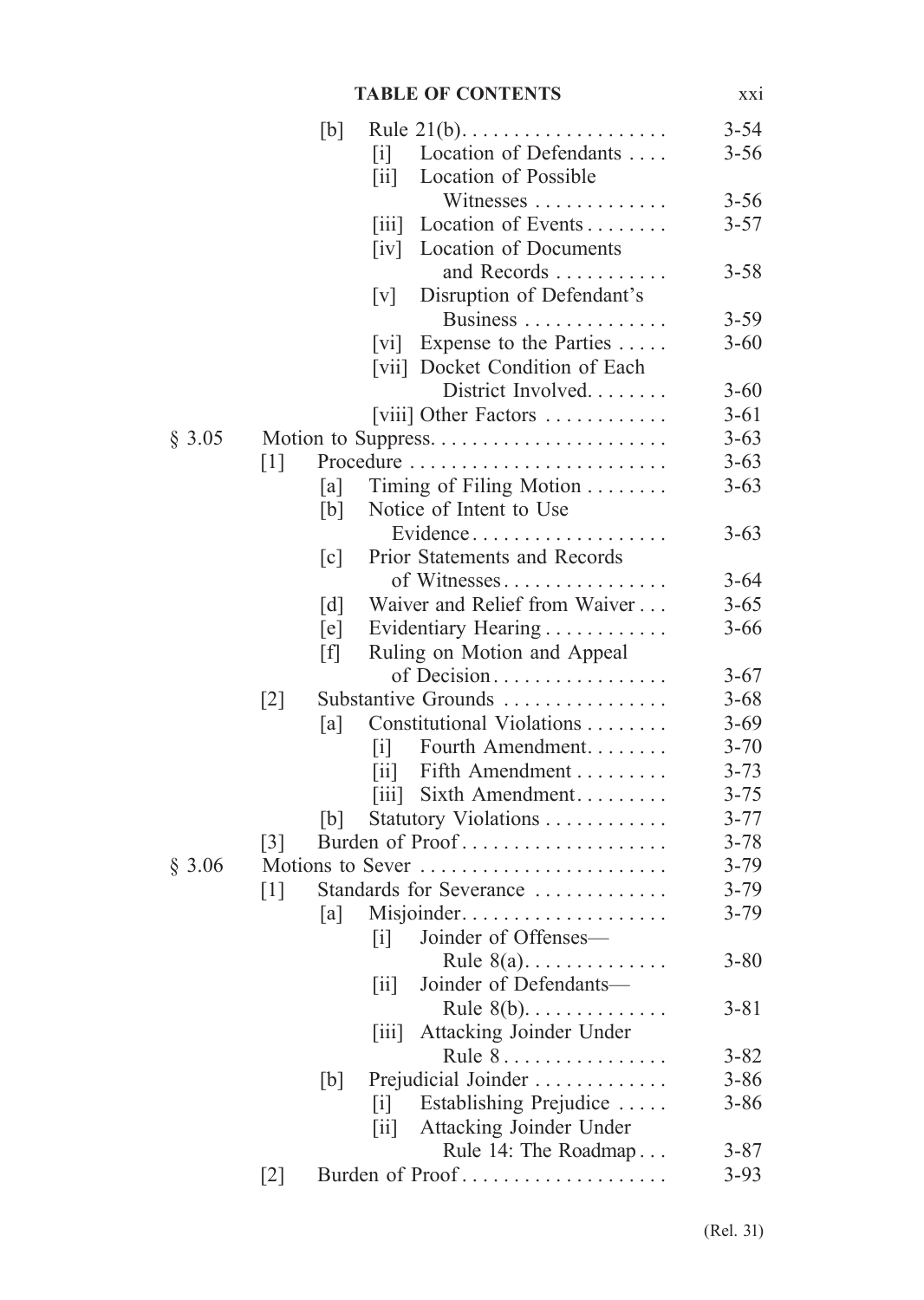#### xxii **DEFENDING FEDERAL CRIMINAL CASES**

|        | Misjoinder<br>lal                       | $3 - 93$  |
|--------|-----------------------------------------|-----------|
|        | Prejudicial Joinder<br>[b]              | $3 - 94$  |
|        | Attacking the Efficiency<br> c          |           |
|        | Assumptions of Joinder                  | $3 - 94$  |
| § 3.07 | Motions for Judgment of Acquittal       | $3 - 96$  |
|        | Motions Before Submission to<br>$\perp$ |           |
|        |                                         | $3 - 98$  |
|        | Motions After Jury Verdict or<br> 2     |           |
|        | Discharge                               | $3 - 99$  |
| \$3.08 | Conditional Ruling on a Motion for a    |           |
|        |                                         | $3 - 101$ |
|        |                                         |           |

# **CHAPTER 4**

### **Government Disclosure Pursuant to Rule 16 and 18 U.S.C. § 3500**

| § 4.01 |                   |                                       | Introduction: Constitutional Underpinnings | $4 - 3$<br>$4 - 7$ |  |  |  |
|--------|-------------------|---------------------------------------|--------------------------------------------|--------------------|--|--|--|
| § 4.02 |                   | Federal Rule of Criminal Procedure 16 |                                            |                    |  |  |  |
|        | $\lceil 1 \rceil$ |                                       | Scope of Discovery                         | $4 - 7$            |  |  |  |
|        |                   | a                                     | Statements of the Defendant                | $4 - 7$            |  |  |  |
|        |                   |                                       | $[i]$ Generally                            | $4 - 7$            |  |  |  |
|        |                   |                                       | [ii] Organizational Defendants             | $4 - 14$           |  |  |  |
|        |                   |                                       | [iii] Defendant's Prior Record             | $4 - 16$           |  |  |  |
|        |                   | [b]                                   | Documents and Tangible                     |                    |  |  |  |
|        |                   |                                       |                                            | $4 - 17$           |  |  |  |
|        |                   | $\lceil c \rceil$                     | Reports of Examinations                    |                    |  |  |  |
|        |                   |                                       |                                            | $4 - 26.2$         |  |  |  |
|        |                   | $\lceil d \rceil$                     | Expert Witnesses                           | $4 - 28$           |  |  |  |
|        |                   | [e]                                   | Grand Jury Materials                       | $4 - 30$           |  |  |  |
|        |                   | [f]                                   | Witness Lists and Identities               |                    |  |  |  |
|        |                   |                                       | of Informants                              | $4 - 32$           |  |  |  |
|        | $[2]$             |                                       | Disclosure Requirements at Sentencing,     |                    |  |  |  |
|        |                   |                                       | Forfeiture, Restitution and Other          |                    |  |  |  |
|        |                   |                                       |                                            | $4 - 36$           |  |  |  |
|        | $\lceil 3 \rceil$ |                                       | Continuing Disclosure Obligations          | 4-39               |  |  |  |
|        |                   | [a]                                   |                                            | 4-39               |  |  |  |
|        |                   | [b]                                   | After Trial                                | $4 - 40$           |  |  |  |
|        | [4]               |                                       | Obtaining Discovery of Materials           |                    |  |  |  |
|        |                   |                                       | That Are Not Discoverable Under            |                    |  |  |  |
|        |                   |                                       |                                            | $4 - 40.1$         |  |  |  |
|        |                   | [a]                                   |                                            | $4 - 40.1$         |  |  |  |
|        |                   | [b]                                   | Protective and Modifying                   |                    |  |  |  |
|        |                   |                                       | Orders                                     | 4-41               |  |  |  |
|        |                   |                                       |                                            |                    |  |  |  |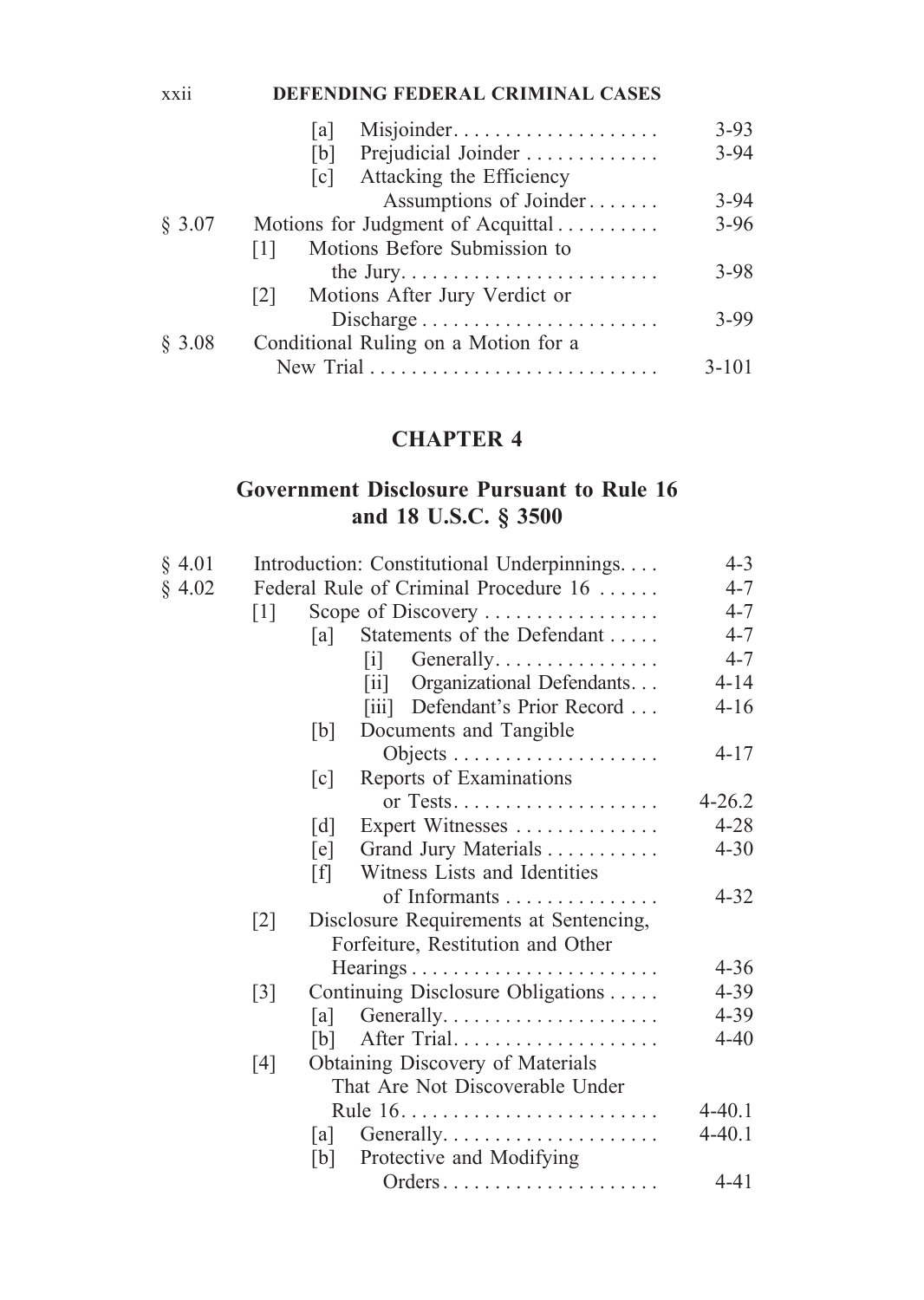|        |                   | <b>TABLE OF CONTENTS</b>                            | <b>XX111</b>             |
|--------|-------------------|-----------------------------------------------------|--------------------------|
|        |                   | Parallel Proceedings<br>$\lceil c \rceil$           | $4 - 43$                 |
|        | $\lceil 5 \rceil$ | Obtaining Discovery                                 | $4 - 45$                 |
|        |                   | Letters and Motions<br>[a]                          | $4 - 45$                 |
|        |                   | Local Rules and Practices<br>[b]                    | $4 - 46.1$               |
|        |                   | Department of Justice Guidance<br>$\lceil c \rceil$ |                          |
|        |                   | Regarding Criminal Discovery                        | $4 - 47$                 |
|        | [6]               | Judicial Review of Nondisclosure                    |                          |
|        |                   | Pursuant to Rule 16.                                | 4-49                     |
|        |                   | The Trial Court<br>[a]                              | 4-49                     |
|        |                   | Appellate Review<br>[b]                             | $4 - 54$                 |
| § 4.03 |                   | The Jencks Act, 18 U.S.C. § 3500 and Federal        |                          |
|        |                   | Rule of Criminal Procedure 26.2                     | $4 - 57$                 |
|        | $\lceil 1 \rceil$ | Generally                                           | $4 - 57$                 |
|        | $\lceil 2 \rceil$ | "Statements" Subject to Disclosure                  | $4 - 60.1$               |
|        |                   | Written Statements by the Witness,<br>[a]           |                          |
|        |                   | Signed or Otherwise "Adopted                        |                          |
|        |                   | or Approved" $\dots\dots\dots\dots\dots$            | $4 - 60.1$               |
|        |                   | "Substantially Verbatim"<br>[b]                     |                          |
|        |                   | Recordings or Transcriptions                        |                          |
|        |                   | of a Witness's Oral                                 |                          |
|        |                   |                                                     | $4 - 60.3$               |
|        |                   | Statements by the Witness to<br>$\lceil c \rceil$   |                          |
|        |                   |                                                     | $4 - 60.4$               |
|        |                   | Notes, Summaries or Reports of<br>$\lceil d \rceil$ |                          |
|        |                   | Witness Statements Prepared                         |                          |
|        |                   | by Government Agents                                | $4 - 60.5$<br>$4 - 60.6$ |
|        | $[3]$<br>[4]      | Relevance<br>"In the Possession of the              |                          |
|        |                   | United States"                                      | $4 - 60.7$               |
|        | $\lceil 5 \rceil$ | Timing of Disclosure                                | $4 - 61$                 |
|        |                   | In Connection with Trial<br>[a]                     | $4 - 61$                 |
|        |                   | In Connection with Sentencing,<br>[b]               |                          |
|        |                   | Forfeiture, Restitution and                         |                          |
|        |                   | Other Hearings                                      | $4 - 63$                 |
|        | $\lceil 6 \rceil$ | Obtaining Statements                                | $4 - 63$                 |
|        |                   | [a]                                                 | $4 - 63$                 |
|        |                   | [b]<br>Motions                                      | $4 - 65$                 |
|        |                   | Local Rules and Practices<br>$\lceil c \rceil$      | $4 - 66$                 |
|        | [7]               | Judicial Review of Nondisclosure                    |                          |
|        |                   | Pursuant to 18 U.S.C. $\S$ 3500                     | $4 - 68$                 |
|        |                   | The Trial Court<br> a                               | $4 - 69$                 |
|        |                   | Appellate Review<br>[b]                             | $4 - 70$                 |
| § 4.04 |                   | Related Government Obligations                      | $4 - 73$                 |
|        | $\lceil 1 \rceil$ | Electronic Surveillance                             | $4 - 73$                 |
|        |                   | The Defendant's Burden<br>[a]                       | $4 - 73$                 |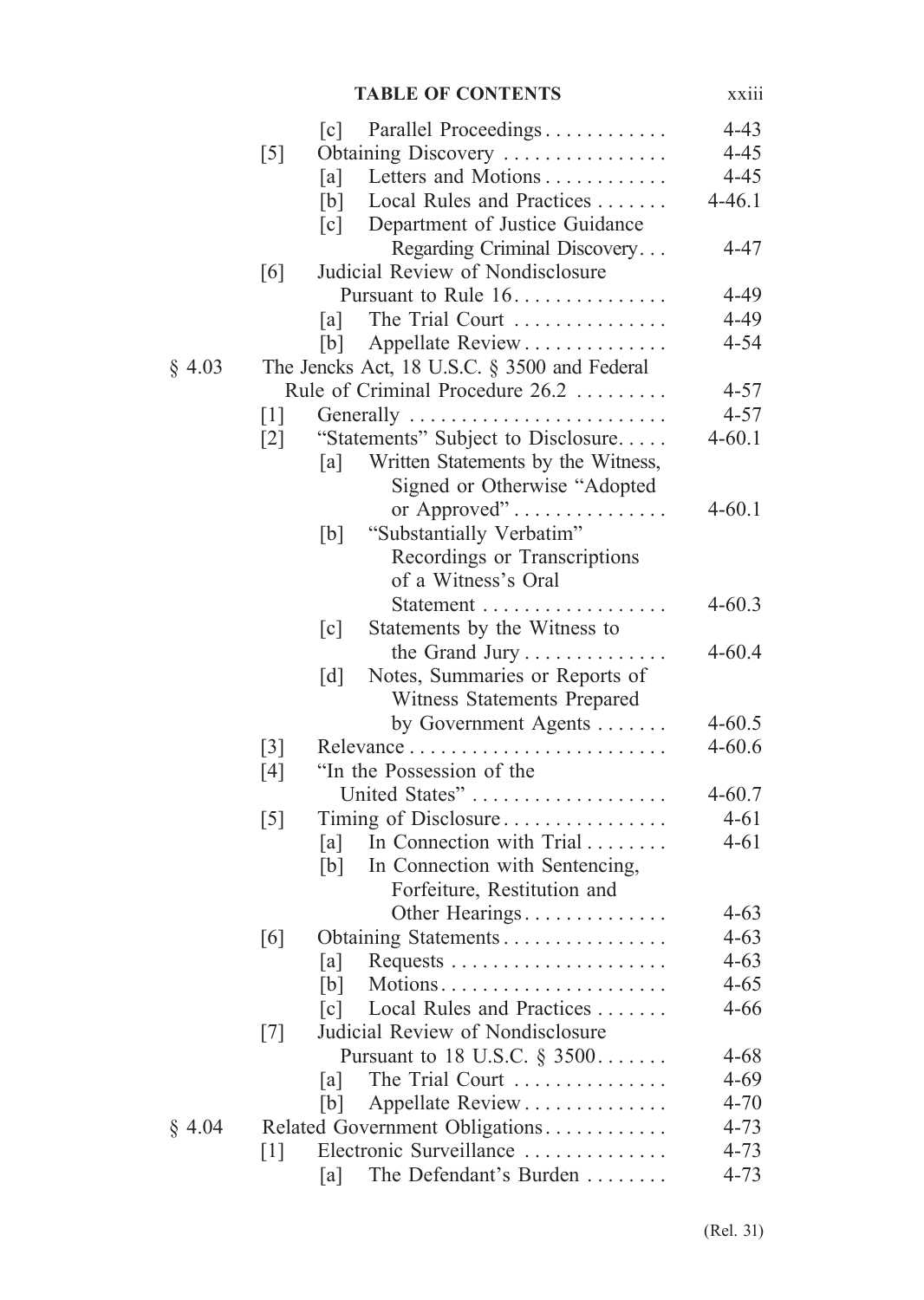#### xxiv **DEFENDING FEDERAL CRIMINAL CASES**

|                   | [b]               | Access to Recordings and Costs         |          |
|-------------------|-------------------|----------------------------------------|----------|
|                   |                   | of Duplication                         | $4 - 75$ |
|                   | $\lceil c \rceil$ | Identification of Recordings           |          |
|                   |                   | Capturing or Relevant to               |          |
|                   |                   | the Defendant                          | $4 - 76$ |
|                   | [d]               | Preparing Transcripts                  | $4 - 77$ |
|                   | [e]               | Quality Issues                         | $4 - 80$ |
| $\lceil 2 \rceil$ |                   | Voluminous Documents                   | $4 - 81$ |
|                   | la l              | Access to Documents and                |          |
|                   |                   | Costs of Duplication $\dots\dots\dots$ | $4 - 81$ |
|                   | b                 | <b>Identifying Material Relevant</b>   |          |
|                   |                   | to the Defendant                       | $4 - 82$ |
| $\lceil 3 \rceil$ |                   | Electronic Materials                   | $4 - 85$ |
|                   | lal               | Access to Electronic Materials         |          |
|                   |                   | and Costs of Duplication               | 4-85     |
|                   | [b]               | Remedies for Inadequate                |          |
|                   |                   | Disclosure                             | 4-87     |
|                   |                   |                                        |          |

# **CHAPTER 5**

### **Disclosure Pursuant to** *Brady v. Maryland*

| § 5.01 |                                                         | $5 - 3$  |  |  |  |
|--------|---------------------------------------------------------|----------|--|--|--|
| \$5.02 | Requesting Brady Material                               | $5 - 5$  |  |  |  |
|        | 111                                                     | $5 - 5$  |  |  |  |
|        | By Motion<br>121                                        | $5 - 5$  |  |  |  |
| § 5.03 | The Elements of a <i>Brady</i> Violation:               |          |  |  |  |
|        | Evidence Favorable to the Accused                       | $5 - 6$  |  |  |  |
|        | Exculpatory Evidence<br>111                             | $5 - 8$  |  |  |  |
|        | Impeachment Evidence<br> 2                              | $5-9$    |  |  |  |
|        | Benefits Provided to Government<br>lal I                |          |  |  |  |
|        |                                                         | $5 - 12$ |  |  |  |
|        | Prior Statements and Interviews<br> b                   | $5 - 14$ |  |  |  |
|        | Information Related to the Defense<br>$\lceil 3 \rceil$ |          |  |  |  |
|        | Theory of the Case                                      | $5 - 15$ |  |  |  |
|        | Evidence the Prosecution Does Not<br>[4]                |          |  |  |  |
|        | Intend to Use at Trial $\ldots$                         | $5 - 16$ |  |  |  |
|        | Inadmissible Evidence<br>[5]                            | $5 - 16$ |  |  |  |
| \$5.04 | Elements of a <i>Brady</i> Violation:                   |          |  |  |  |
|        | Evidence That Was Undisclosed                           | $5-19$   |  |  |  |
|        | Government's Knowledge<br>111                           | $5 - 19$ |  |  |  |
|        | Other Government Agencies<br>la l                       | $5 - 20$ |  |  |  |
|        | Private Actors<br>[b]                                   | $5 - 23$ |  |  |  |
|        | Government Witnesses<br>$\lceil c \rceil$               | $5 - 23$ |  |  |  |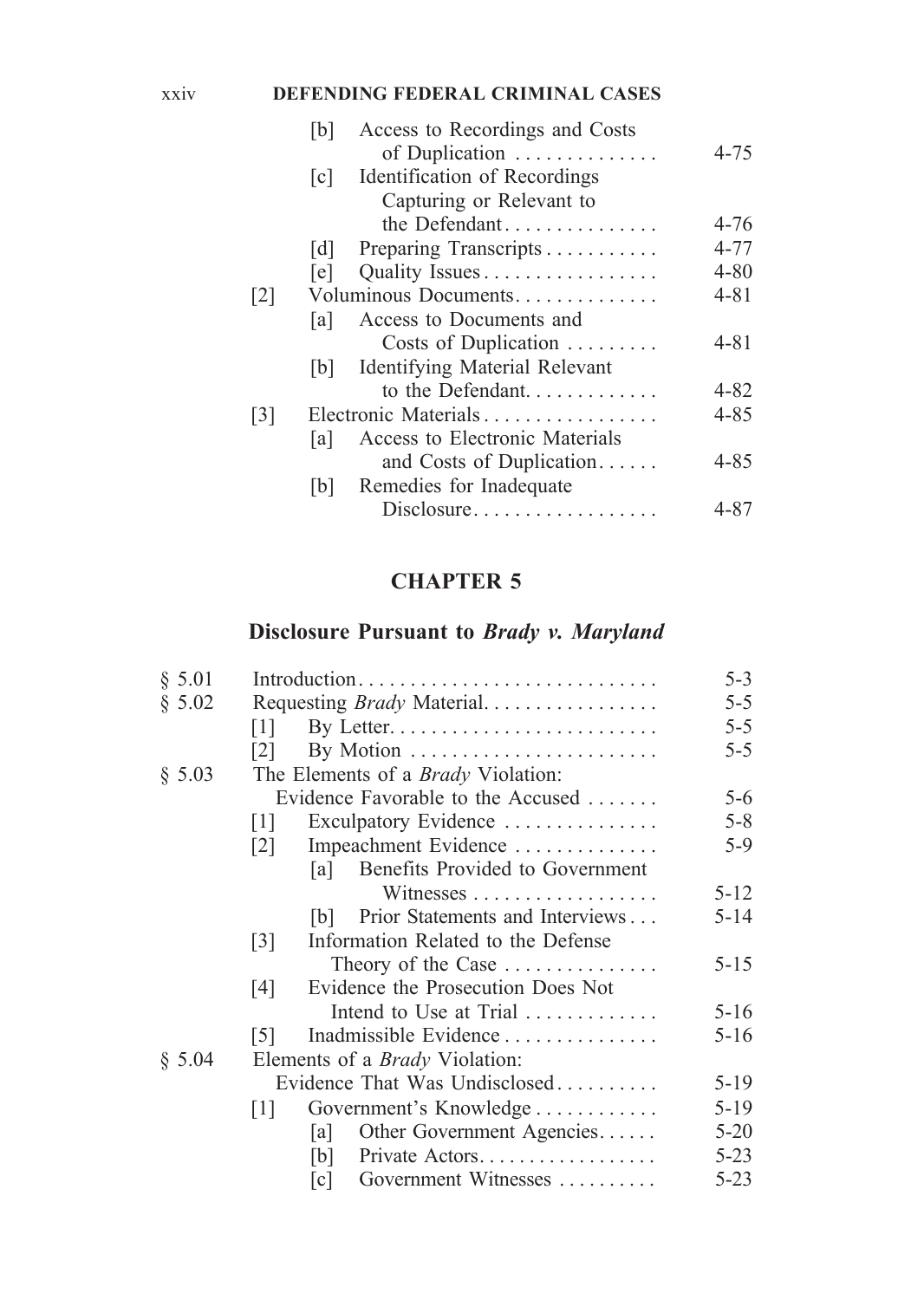#### **TABLE OF CONTENTS** xxv

|        | Corporate Internal Investigations<br>$\lceil d \rceil$      | $5 - 24$ |
|--------|-------------------------------------------------------------|----------|
|        | $\lceil 2 \rceil$                                           | $5 - 25$ |
| § 5.05 | Elements of a <i>Brady</i> Violation: Materiality           | $5 - 29$ |
|        | Aspects of Materiality<br>$\lceil 1 \rceil$                 | $5 - 29$ |
|        | Materiality Not Found<br>$\lceil 2 \rceil$                  | $5 - 32$ |
|        | Defendant's Own Statements<br> a                            | $5 - 32$ |
|        | [b]<br>Cumulative Evidence                                  | $5 - 33$ |
| § 5.06 | Materiality From Other Perspectives                         | $5 - 35$ |
|        | Materiality as Reviewed on Appeal<br>$\lceil 1 \rceil$      | $5 - 35$ |
|        | Problems with the Materiality Standard<br>$\lceil 2 \rceil$ | $5 - 37$ |
|        | Materiality as an Unworkable<br>[a]                         |          |
|        | Standard for the Government                                 | $5 - 37$ |
|        | Materiality in the Pretrial<br>[b]                          |          |
|        |                                                             | $5 - 39$ |
|        | Materiality in Other Contexts<br>$\lceil 3 \rceil$          | $5 - 42$ |
|        | Materiality in the Securities<br>[a]                        |          |
|        | Laws                                                        | $5 - 42$ |
|        | Materiality Under Other Laws<br>[b]                         | $5 - 43$ |
|        | [4]<br>Proposed New Materiality Inquiry                     | $5 - 44$ |
| § 5.07 | When Information Must Be Disclosed                          | $5 - 46$ |
|        | $\lceil 1 \rceil$<br>Prior to Testimony or                  |          |
|        | Cross-Examination                                           | $5 - 47$ |
|        | $\lceil 2 \rceil$<br>Prior to Sentencing                    | $5 - 48$ |
|        | Prior to a Plea<br>$\lceil 3 \rceil$                        | 5-49     |
|        | Ex Parte Disclosure Proceedings<br>[4]                      | $5 - 50$ |
|        | $\lceil 5 \rceil$<br>Delayed Disclosure                     | $5 - 51$ |
| § 5.08 | Classified Information Procedures Act and                   |          |
|        | Brady Material                                              | $5 - 54$ |
| § 5.09 | Local Rules and Department of Justice Policy                | $5 - 56$ |
| § 5.10 | The Government's Duty to Preserve                           |          |
|        | Potential <i>Brady</i> Material                             | $5 - 61$ |
|        | Exculpatory Value<br>$\lceil 1 \rceil$                      | $5 - 62$ |
|        | Comparable Evidence<br>$\lceil 2 \rceil$                    | $5 - 62$ |
|        | $\lceil 3 \rceil$<br>Bad Faith                              | $5 - 63$ |
|        | [4]                                                         | $5 - 66$ |
| § 5.11 | The Burden of Proof                                         | $5 - 67$ |
| § 5.12 |                                                             | $5 - 69$ |
|        | $\lceil 1 \rceil$                                           | $5 - 69$ |
|        | $\lceil 2 \rceil$                                           | $5 - 69$ |
| § 5.13 | <i>Brady</i> on Collateral Review                           | $5 - 71$ |
|        | The Section 2254 Heightened Standard<br>$\lceil 1 \rceil$   |          |
|        | for Collateral Review                                       | 5-71     |
|        | Section $2254(d)(1)$<br> a                                  | $5 - 72$ |
|        | Section $2254(d)(2)$<br>[b]                                 | $5 - 74$ |
|        | The Section 2255 Limitations Period<br>$\lceil 2 \rceil$    | $5 - 75$ |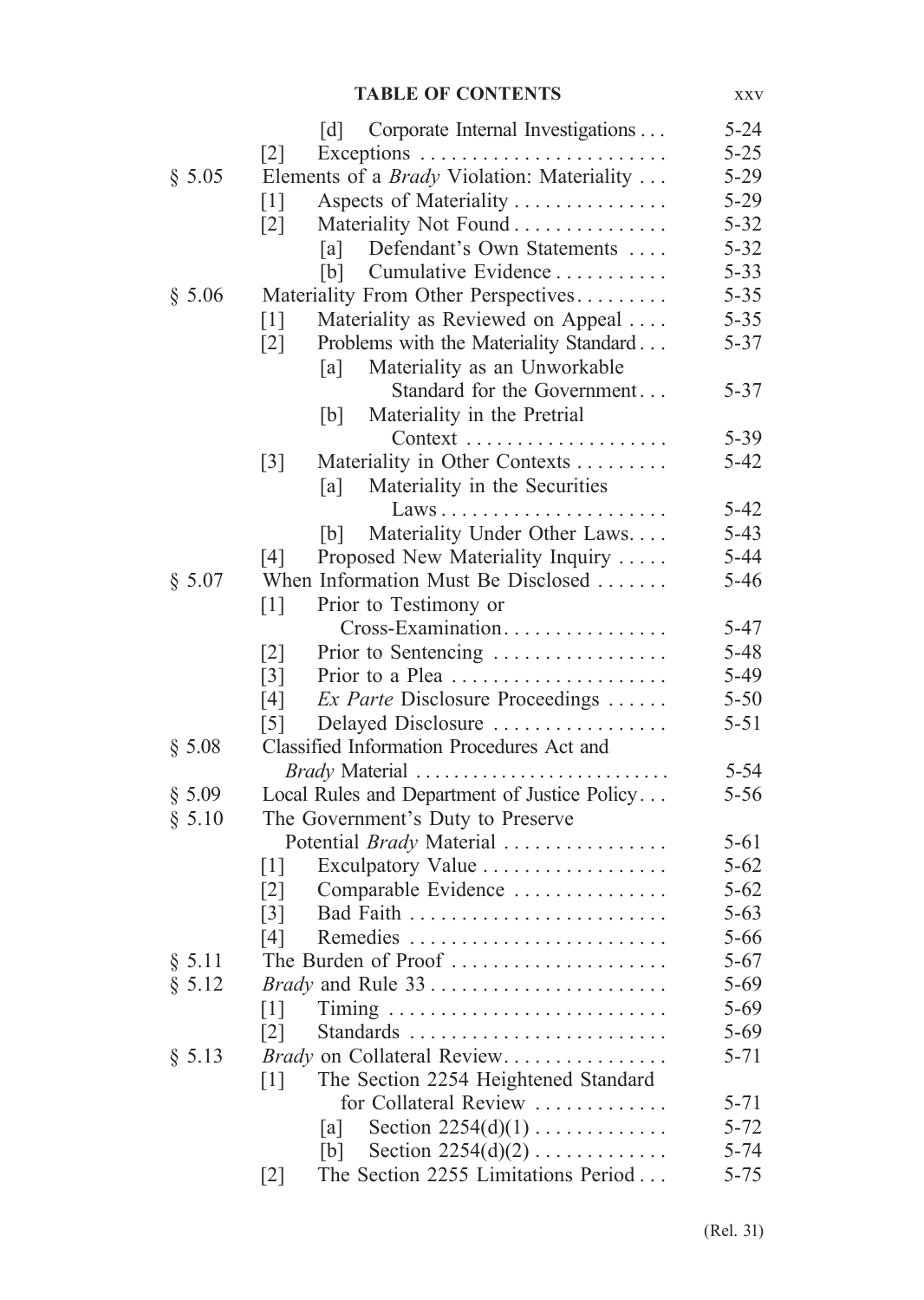#### xxvi **DEFENDING FEDERAL CRIMINAL CASES**

| \$5.14 |                   | Civil Litigation Insights into <i>Brady</i> Rights                     | $5 - 78$ |
|--------|-------------------|------------------------------------------------------------------------|----------|
|        | $\lceil 1 \rceil$ | Absolute Immunity                                                      | 5-79     |
|        | $\lceil 2 \rceil$ | Qualified Immunity                                                     | $5 - 80$ |
|        | [3]               | Municipal Liability.                                                   | $5 - 80$ |
| § 5.15 |                   | Recently Enacted and Proposed Legislation                              | $5 - 82$ |
|        | 111               | Federal                                                                | $5 - 82$ |
|        |                   | Due Process Protections Act<br>lal                                     | $5 - 82$ |
|        | 2                 | State $\ldots \ldots \ldots \ldots \ldots \ldots \ldots \ldots \ldots$ | $5 - 83$ |
|        |                   | la I                                                                   | $5 - 83$ |
|        |                   | New York<br>1b I                                                       | $5 - 83$ |
|        |                   | Virginia<br>lc l                                                       | $5 - 83$ |
|        |                   |                                                                        |          |

# **CHAPTER 6**

### **The Right to Cross-Examine Government Witnesses:** *Crawford* **and Beyond**

| Sixth Amendment Confrontation Clause                              | $6 - 3$                                                                                                                                                                                                                                                                                                                                                                                                                 |  |  |  |
|-------------------------------------------------------------------|-------------------------------------------------------------------------------------------------------------------------------------------------------------------------------------------------------------------------------------------------------------------------------------------------------------------------------------------------------------------------------------------------------------------------|--|--|--|
| $\lceil 1 \rceil$                                                 | $6 - 3$                                                                                                                                                                                                                                                                                                                                                                                                                 |  |  |  |
| $\lceil 2 \rceil$                                                 | $6 - 4$                                                                                                                                                                                                                                                                                                                                                                                                                 |  |  |  |
| $\lceil 3 \rceil$                                                 | $6 - 4$                                                                                                                                                                                                                                                                                                                                                                                                                 |  |  |  |
| Pre-Crawford Tests for Admissibility of                           |                                                                                                                                                                                                                                                                                                                                                                                                                         |  |  |  |
| Out-of-Court Statements                                           | $6 - 5$                                                                                                                                                                                                                                                                                                                                                                                                                 |  |  |  |
| <i>Ohio v. Roberts:</i> Indicia of<br>$\lceil 1 \rceil$           |                                                                                                                                                                                                                                                                                                                                                                                                                         |  |  |  |
| Trustworthiness                                                   | $6 - 5$                                                                                                                                                                                                                                                                                                                                                                                                                 |  |  |  |
| a                                                                 | $6 - 6$                                                                                                                                                                                                                                                                                                                                                                                                                 |  |  |  |
| [b]                                                               | $6 - 8$                                                                                                                                                                                                                                                                                                                                                                                                                 |  |  |  |
| lil                                                               |                                                                                                                                                                                                                                                                                                                                                                                                                         |  |  |  |
|                                                                   | $6 - 8$                                                                                                                                                                                                                                                                                                                                                                                                                 |  |  |  |
| <b>Particularized Guarantees</b><br>$\left\lceil 11 \right\rceil$ |                                                                                                                                                                                                                                                                                                                                                                                                                         |  |  |  |
| of Trustworthiness                                                | $6 - 9$                                                                                                                                                                                                                                                                                                                                                                                                                 |  |  |  |
|                                                                   |                                                                                                                                                                                                                                                                                                                                                                                                                         |  |  |  |
| Defendant                                                         |                                                                                                                                                                                                                                                                                                                                                                                                                         |  |  |  |
| a                                                                 |                                                                                                                                                                                                                                                                                                                                                                                                                         |  |  |  |
|                                                                   |                                                                                                                                                                                                                                                                                                                                                                                                                         |  |  |  |
|                                                                   |                                                                                                                                                                                                                                                                                                                                                                                                                         |  |  |  |
|                                                                   | $6 - 11$                                                                                                                                                                                                                                                                                                                                                                                                                |  |  |  |
|                                                                   |                                                                                                                                                                                                                                                                                                                                                                                                                         |  |  |  |
| Confession Redacted to Omit                                       |                                                                                                                                                                                                                                                                                                                                                                                                                         |  |  |  |
|                                                                   | $6 - 11$                                                                                                                                                                                                                                                                                                                                                                                                                |  |  |  |
|                                                                   | $6 - 13$                                                                                                                                                                                                                                                                                                                                                                                                                |  |  |  |
|                                                                   | $6 - 13$                                                                                                                                                                                                                                                                                                                                                                                                                |  |  |  |
| $\lceil 2 \rceil$                                                 |                                                                                                                                                                                                                                                                                                                                                                                                                         |  |  |  |
| Testimonial Statements                                            | $6 - 13$                                                                                                                                                                                                                                                                                                                                                                                                                |  |  |  |
|                                                                   | Unavailability<br>Indicia of Trustworthiness<br>Firmly Rooted Hearsay<br>Exception<br>Tests Governing Statements Inculpating<br>$\lceil 2 \rceil$<br>Bruton v. United States:<br>Inadmissibility of Accomplice's<br>Confessions Inculpating<br>Admission of Accomplice's<br>[b]<br>References to Defendant<br>Crawford v. Washington<br>Factual Background<br>$\lceil 1 \rceil$<br>Abrogation of Pre-Crawford Tests for |  |  |  |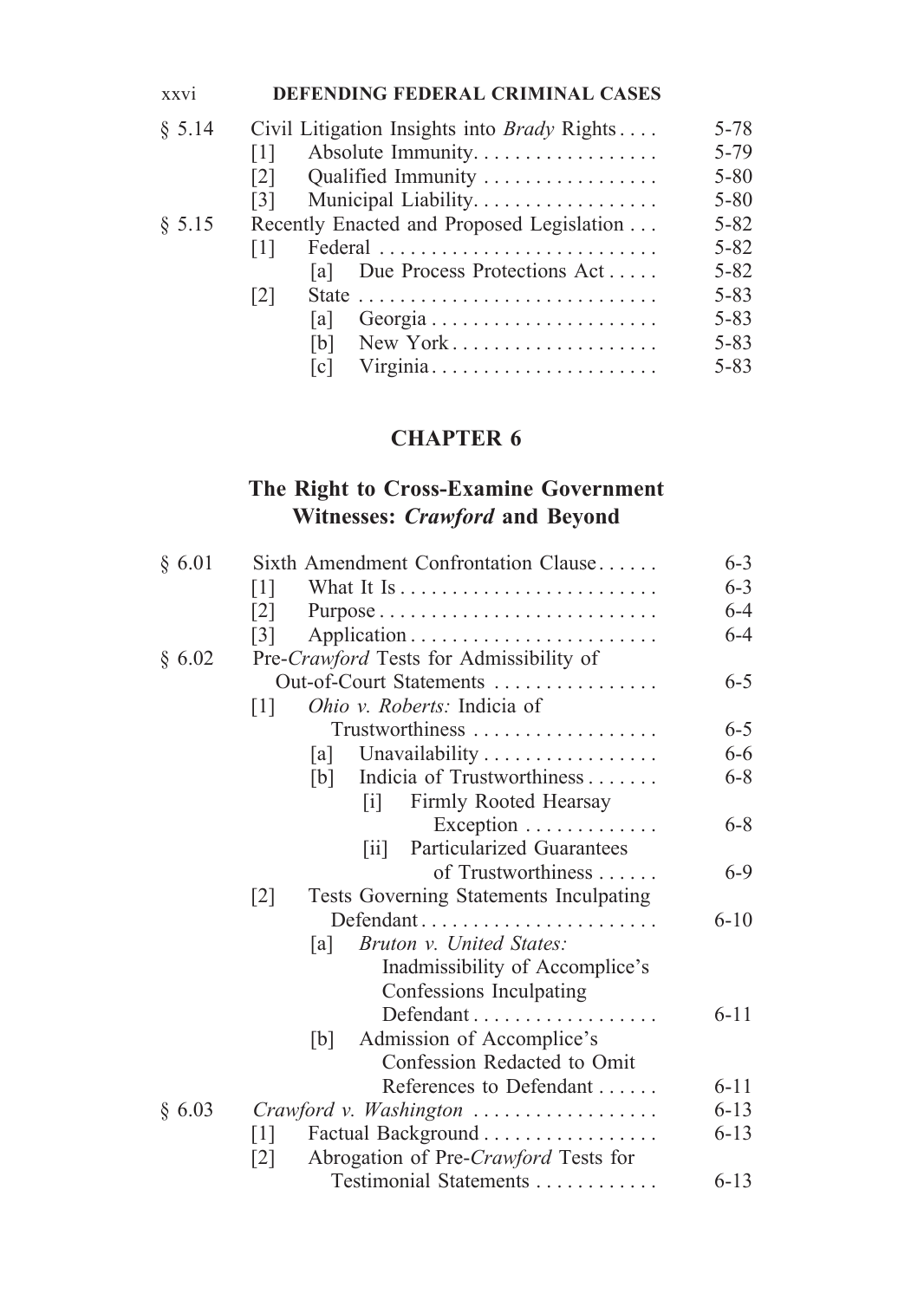|                   | <b>TABLE OF CONTENTS</b> |                                                |                                                                    |          |  |
|-------------------|--------------------------|------------------------------------------------|--------------------------------------------------------------------|----------|--|
|                   | [a]                      |                                                | Right to Confront Witnesses                                        |          |  |
|                   |                          |                                                | Includes Right to Confront                                         |          |  |
|                   |                          |                                                | "Testimony"                                                        | $6 - 14$ |  |
|                   | [b]                      |                                                | Breaking Away from "Guarantees                                     |          |  |
|                   |                          |                                                | of Trustworthiness" Standard                                       | $6 - 14$ |  |
| $\lceil 3 \rceil$ |                          |                                                | The Crawford Approach: Testimonial vs.                             |          |  |
|                   |                          |                                                | Non-Testimonial                                                    | $6 - 15$ |  |
|                   | [a]                      |                                                | Statements Held to Be                                              |          |  |
|                   |                          |                                                | Testimonial                                                        | $6 - 15$ |  |
|                   |                          | [i]                                            | Statements in Response to                                          |          |  |
|                   |                          |                                                | Investigating Officers,                                            |          |  |
|                   |                          |                                                | Prosecutors, Etc                                                   | $6 - 17$ |  |
|                   |                          | $\left\lceil \text{i} \mathbf{i} \right\rceil$ | Statements in Response to                                          |          |  |
|                   |                          |                                                | Other Professionals                                                |          |  |
|                   |                          |                                                | Called Upon to Aid                                                 |          |  |
|                   |                          |                                                | in Prosecution<br>$\mathbb{Z}^2$ . $\mathbb{Z}^2$ , $\mathbb{Z}^2$ | $6 - 20$ |  |
|                   |                          | $\left[ 111 \right]$                           | Statements Reporting or                                            |          |  |
|                   |                          |                                                | Describing Criminal                                                |          |  |
|                   |                          |                                                | Activity                                                           | $6 - 21$ |  |
|                   |                          |                                                | [iv] Forensic Laboratory                                           |          |  |
|                   |                          |                                                | Reports                                                            | $6 - 22$ |  |
|                   | [b]                      |                                                | Statements Held to Be                                              |          |  |
|                   |                          |                                                | Non-Testimonial                                                    | $6 - 28$ |  |
|                   |                          | $\begin{bmatrix} 1 \end{bmatrix}$              | Statements Made in                                                 |          |  |
|                   |                          |                                                | Furtherance of a                                                   |          |  |
|                   |                          |                                                | Conspiracy                                                         | $6 - 29$ |  |
|                   |                          | $\left[\text{iii}\right]$                      | Business Records and                                               |          |  |
|                   |                          |                                                | Public Records                                                     | $6 - 30$ |  |
|                   |                          |                                                | [iii] Excited Utterances                                           | $6 - 35$ |  |
|                   |                          |                                                | [iv] Statements of Then-Existing                                   |          |  |
|                   |                          |                                                | State of Mind                                                      | $6 - 41$ |  |
|                   |                          | $\lceil v \rceil$                              | Statements Made for Purpose                                        |          |  |
|                   |                          |                                                | of Medical Diagnosis                                               | $6 - 41$ |  |
|                   |                          | $\lceil vi \rceil$                             | Statements by Children in                                          |          |  |
|                   |                          |                                                | Response to Social                                                 |          |  |
|                   |                          |                                                | Workers, Counselors and                                            |          |  |
|                   |                          |                                                | Teachers                                                           | $6 - 43$ |  |
|                   |                          | $\lceil \nabla$ vii $\rceil$                   | "Casual" or "Idle Chatter"                                         |          |  |
|                   |                          |                                                | Statements.                                                        | $6 - 45$ |  |
|                   |                          |                                                | [viii] Redacted Statements-Not                                     |          |  |
|                   |                          |                                                | Used as "Testimony"                                                |          |  |
|                   |                          |                                                | Against Defendant                                                  | $6 - 47$ |  |
|                   |                          | $\lceil i \mathbf{x} \rceil$                   | Recorded Conversations                                             | $6 - 48$ |  |
|                   | [c]                      |                                                | Dying Declarations.                                                | $6-49$   |  |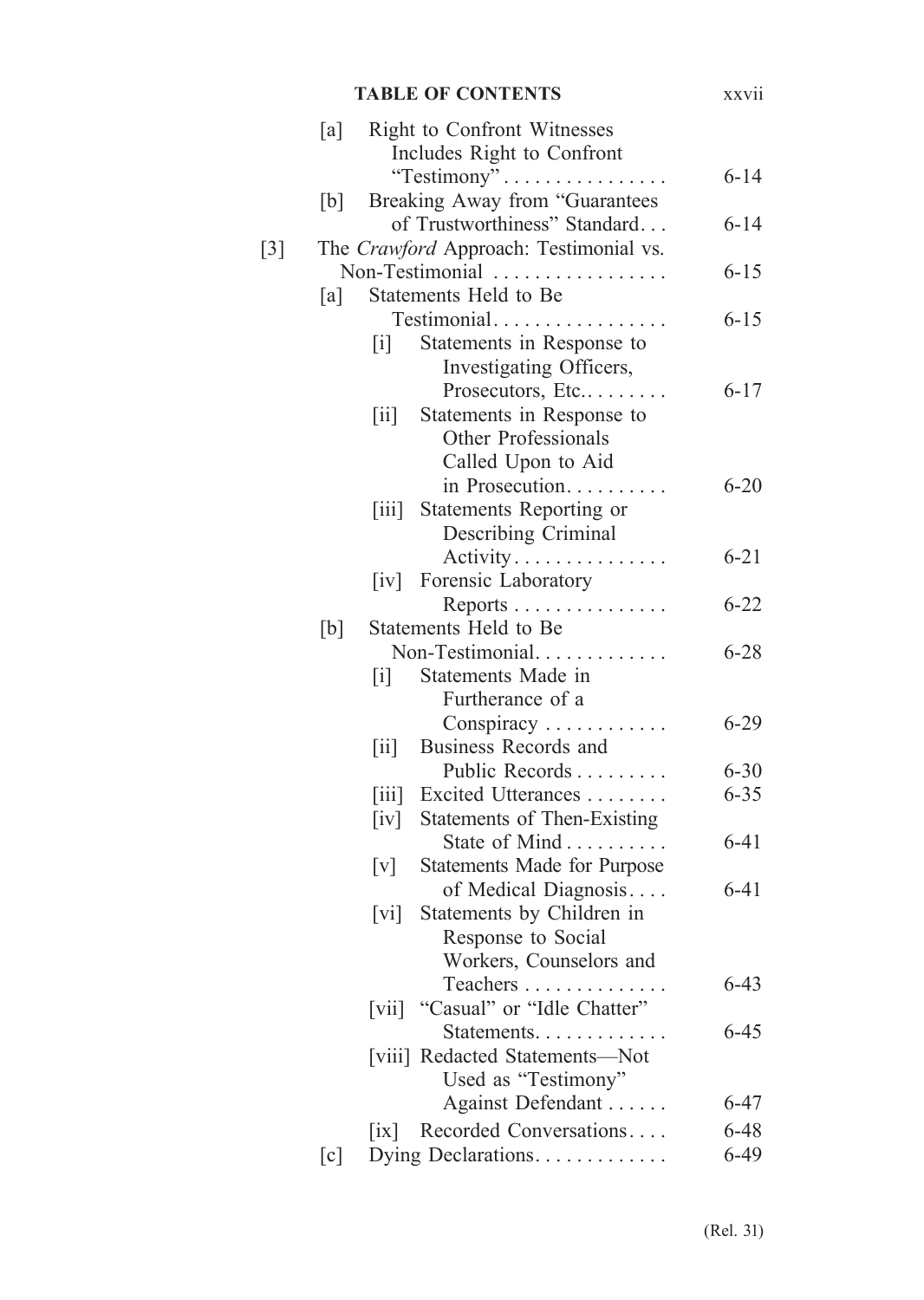#### xxviii **DEFENDING FEDERAL CRIMINAL CASES**

|        |                   | $\lceil d \rceil$ |                   | <b>Statements Not Reviewed Under</b>            |          |
|--------|-------------------|-------------------|-------------------|-------------------------------------------------|----------|
|        |                   |                   |                   | Crawford Standard                               | $6 - 50$ |
|        |                   |                   | $\lceil i \rceil$ | Statements Not Offered for                      |          |
|        |                   |                   |                   | the Truth of the Matter                         |          |
|        |                   |                   |                   | Asserted                                        | $6 - 50$ |
|        |                   |                   | $\overline{[ii]}$ | Statements Relied Upon by                       |          |
|        |                   |                   |                   | Expert Witness                                  | $6 - 53$ |
|        |                   |                   | 111               | Forfeiture by Wrongdoing                        |          |
|        |                   |                   |                   | Exception                                       | 6-54     |
| § 6.04 |                   |                   |                   | Admissibility of Testimonial vs.                |          |
|        |                   |                   |                   | Non-Testimonial Statements:                     |          |
|        |                   |                   |                   | The Death of <i>Ohio v. Roberts</i> ?           | $6 - 56$ |
| § 6.05 |                   |                   |                   | Application of <i>Crawford</i> on Direct Appeal | $6 - 60$ |
|        | $\lceil 1 \rceil$ |                   |                   | Retroactive Application on Direct               |          |
|        |                   |                   |                   |                                                 | $6 - 60$ |
|        | $\lceil 2 \rceil$ |                   |                   | Standard of Review                              | $6 - 60$ |
|        |                   | la l              |                   | Harmless Error                                  | $6 - 60$ |
|        |                   |                   |                   | $[b]$ Plain Error                               | $6 - 62$ |
| § 6.06 |                   |                   |                   | Applicability of <i>Crawford</i> in Other       |          |
|        |                   |                   |                   | Proceedings                                     | $6 - 65$ |
|        | $\lceil 1 \rceil$ |                   |                   | Habeas Corpus Proceedings                       | $6 - 65$ |
|        |                   | [a]               |                   | Standard for Habeas Corpus                      |          |
|        |                   |                   |                   |                                                 | $6 - 65$ |
|        |                   | b                 |                   | Crawford Does Not Apply                         |          |
|        |                   |                   |                   | Retroactively on Collateral                     |          |
|        |                   |                   |                   | Appeal                                          | 6-66     |
|        | $\lceil 2 \rceil$ |                   |                   | Sentencing Hearings.                            | $6 - 70$ |
|        | $\lceil 3 \rceil$ |                   |                   | Parole and Probation Revocation                 |          |
|        |                   |                   |                   | Hearings                                        | $6 - 73$ |
|        | [4]               |                   |                   | Probable Cause Hearings                         | $6 - 75$ |
|        | $\lceil 5 \rceil$ |                   |                   | Batson Hearings                                 | $6 - 76$ |
|        | [6]               |                   |                   | Virtual, Closed-Circuit Testimony               | $6 - 76$ |

# **CHAPTER 7**

# **Tools for Attacking Typical Government Witnesses**

| § 7.01 |                                               | $7 - 3$ |  |
|--------|-----------------------------------------------|---------|--|
| § 7.02 | Obtaining Information from Third Parties      | $7 - 5$ |  |
|        | Fact Investigations, Investigators and<br>111 |         |  |
|        | Defense Experts                               | $7 - 5$ |  |
|        | [a] The Defendant Has an Equal                |         |  |
|        | Right to Witnesses $\dots \dots$              | $7 - 5$ |  |
|        | [b] Investigators and Defense                 |         |  |
|        |                                               | 7-6     |  |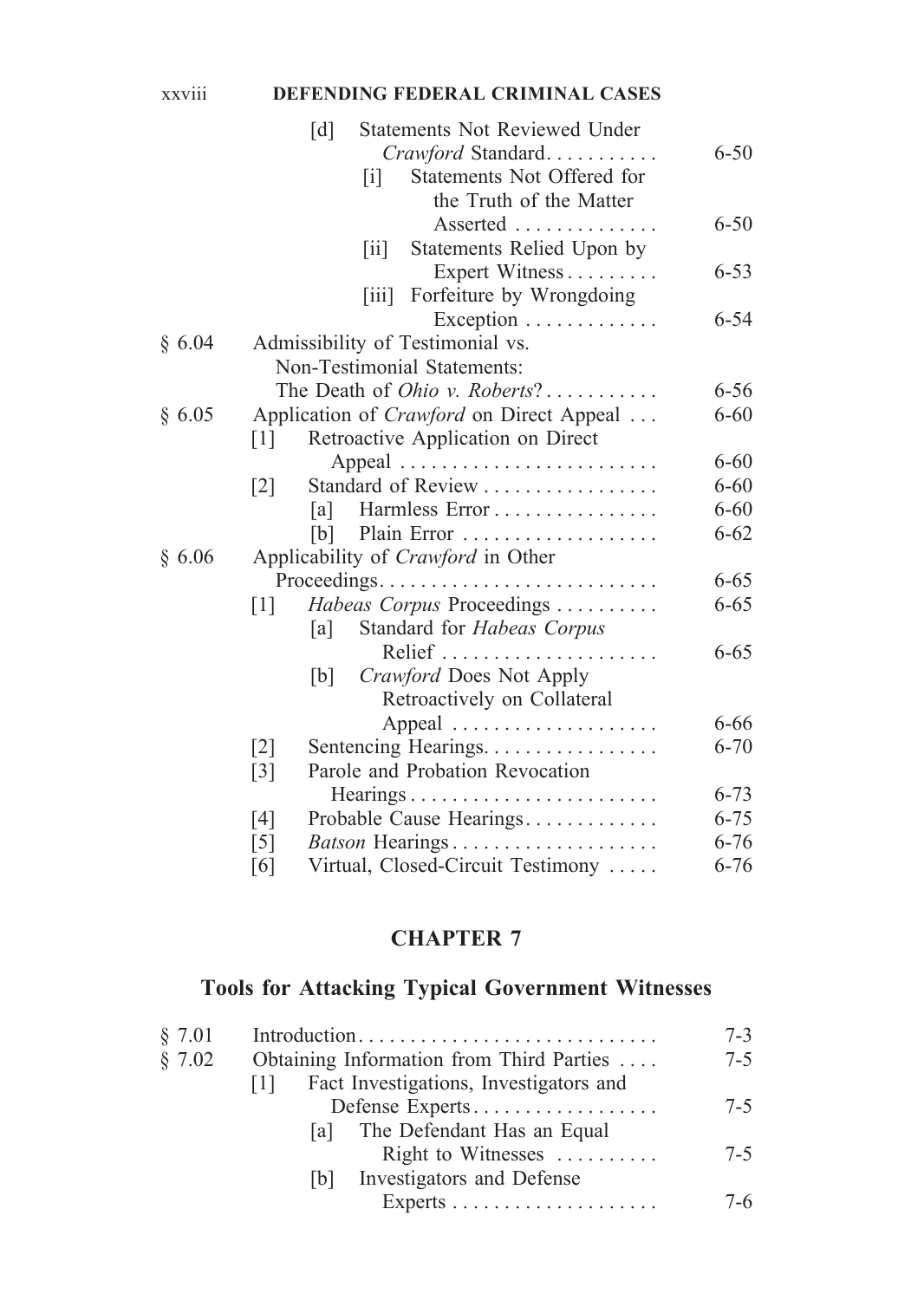|        | <b>TABLE OF CONTENTS</b>        |                                                           |                                                                                                  | xxix     |  |
|--------|---------------------------------|-----------------------------------------------------------|--------------------------------------------------------------------------------------------------|----------|--|
|        | $[2]$                           | $7 - 7$                                                   |                                                                                                  |          |  |
|        |                                 | [a]                                                       | Subpoenas<br>Pretrial Subpoenas for Production<br>of Documents or Objects<br>(Pretrial Subpoenas |          |  |
|        |                                 | $\lceil i \rceil$                                         | Duces Tecum). $\ldots \ldots \ldots \ldots$<br>Obtain Favorable                                  | $7 - 7$  |  |
|        |                                 | $\left[\text{iii}\right]$                                 | Evidence<br>Production Encouraged in                                                             | 7-7      |  |
|        |                                 | $\left\lceil \text{iii} \right\rceil$                     | Complex Cases<br>Limitations and Issuance<br>of Subpoenas Duces                                  | $7 - 9$  |  |
|        |                                 | $\lceil iv \rceil$                                        | $Tecum \ldots \ldots \ldots$<br>Motions to Quash or Modify<br>Subpoenas Duces                    | 7-9      |  |
|        |                                 | $\lceil v \rceil$                                         | $Tecum \ldots \ldots \ldots \ldots$<br>Legal Standing to Move to                                 | $7 - 11$ |  |
|        |                                 | $\lceil \mathrm{vi} \rceil$                               | Quash or Modify<br>Special Situations in White<br>Collar Cases Where<br>Corporation Is           | $7 - 14$ |  |
|        |                                 |                                                           | Cooperating                                                                                      | $7 - 14$ |  |
|        |                                 | [b]<br>$\lceil c \rceil$                                  | Trial Subpoenas<br>Issuance, Form and Service                                                    | $7 - 16$ |  |
|        |                                 |                                                           | of Subpoenas                                                                                     | $7 - 18$ |  |
|        |                                 | $\lceil i \rceil$                                         | In General                                                                                       | $7 - 18$ |  |
|        |                                 |                                                           | [ii] Defendants Unable to Pay                                                                    | $7-19$   |  |
|        | $\lceil 3 \rceil$               |                                                           | Depositions                                                                                      | $7 - 21$ |  |
|        |                                 | [a]                                                       | Depositions Permitted Under                                                                      |          |  |
|        |                                 | [b]                                                       | Exceptional Circumstances<br>Depositions as a Sanction for                                       | $7 - 21$ |  |
|        |                                 | $\lceil c \rceil$                                         | Prosecutorial Misconduct<br>Possible Constitutional Limitations<br>on Government Requests        | $7 - 25$ |  |
|        |                                 | [d]                                                       | for Depositions.<br>Procedural Requirements for                                                  | $7 - 25$ |  |
|        |                                 |                                                           | Depositions                                                                                      | $7 - 27$ |  |
|        |                                 | $\lceil i \rceil$<br>$\left\lceil \text{ii} \right\rceil$ | Notice and Timing<br>Manner of Taking                                                            | $7 - 27$ |  |
|        |                                 |                                                           | Depositions<br>[iii] Depositions Conducted in                                                    | $7 - 27$ |  |
|        |                                 |                                                           | Foreign Countries.                                                                               | $7 - 28$ |  |
| § 7.03 | Limitations on the Testimony of |                                                           |                                                                                                  |          |  |
|        |                                 |                                                           | Government Witnesses                                                                             | $7 - 31$ |  |
|        | $\lceil 1 \rceil$               |                                                           | Limitations on Opinion Testimony                                                                 | $7 - 31$ |  |
|        |                                 | [a]                                                       | Expert Witness Testimony                                                                         | $7 - 32$ |  |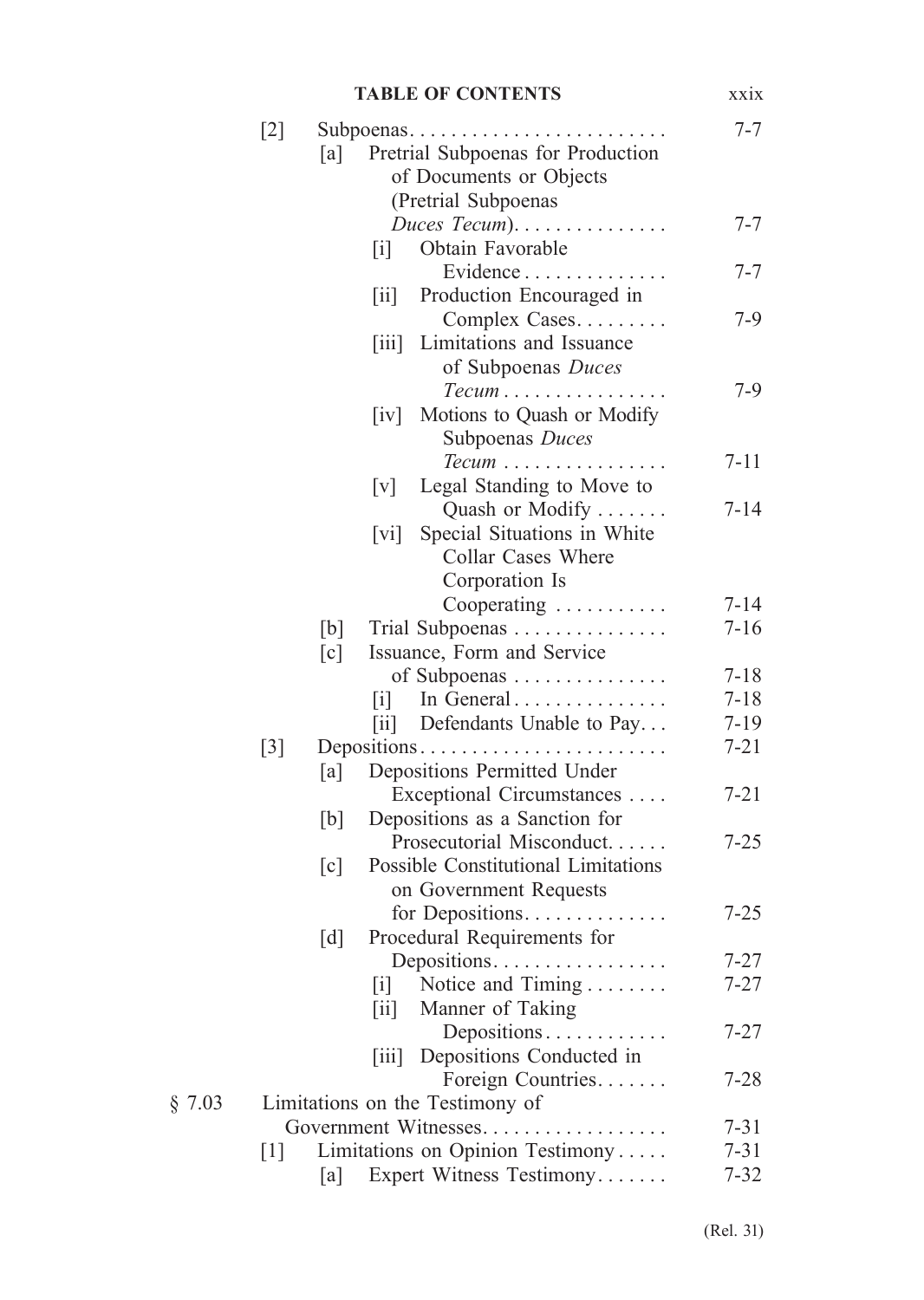#### xxx **DEFENDING FEDERAL CRIMINAL CASES**

|        |                            | Evidentiary Rules<br>$\lceil i \rceil$                    | $7 - 32$ |  |  |  |
|--------|----------------------------|-----------------------------------------------------------|----------|--|--|--|
|        |                            | Disclosure Rules<br>$\left\lceil \text{iii} \right\rceil$ | $7 - 36$ |  |  |  |
|        |                            | Lay Opinion Testimony<br>[b]                              | $7 - 37$ |  |  |  |
|        |                            | Summary Witness Testimony<br>$\lceil c \rceil$            | $7-43$   |  |  |  |
|        | $\lceil 2 \rceil$          | Cross-Examination with Documents                          | $7 - 46$ |  |  |  |
|        |                            | Plea Agreements.<br>lal                                   | $7 - 47$ |  |  |  |
|        |                            | Prior Statements to Law<br>[b]                            |          |  |  |  |
|        |                            | Enforcement                                               | $7 - 51$ |  |  |  |
|        |                            | Grand Jury Testimony<br>$\lceil c \rceil$                 | $7 - 53$ |  |  |  |
|        |                            | Polygraph Results<br> d                                   | $7 - 54$ |  |  |  |
| § 7.04 |                            |                                                           | $7 - 56$ |  |  |  |
|        | $\lceil 1 \rceil$          | Informants, Accomplices, Immunized                        |          |  |  |  |
|        | Witnesses, Cooperators and |                                                           |          |  |  |  |
|        |                            |                                                           | $7 - 56$ |  |  |  |
|        |                            | Cautionary Instructions<br> a                             | $7 - 56$ |  |  |  |
|        |                            | Limiting Instructions<br>[b]                              | $7 - 59$ |  |  |  |
|        |                            | Guilty Pleas<br>$\mathbf{ii}$                             | $7 - 59$ |  |  |  |
|        |                            | Civil Settlements<br>$\overline{\mathbf{ii}}$             | $7 - 61$ |  |  |  |
|        | $\lceil 2 \rceil$          | Law Enforcement Agents                                    | $7 - 62$ |  |  |  |
|        | $\lceil 3 \rceil$          |                                                           | $7 - 63$ |  |  |  |
|        |                            | Relevant Standards<br>[a]                                 | $7 - 63$ |  |  |  |
|        |                            | [b]<br>Cautionary Instructions                            | $7 - 65$ |  |  |  |
|        |                            | In General<br>ΙiΙ                                         | $7 - 65$ |  |  |  |
|        |                            | Expert Law Enforcement<br>$\left[ 11 \right]$             |          |  |  |  |
|        |                            | Witnesses                                                 | $7 - 66$ |  |  |  |
|        | [4]                        | Summary Witnesses                                         | 7-66     |  |  |  |

### **CHAPTER 8**

# **False Testimony by Government Witnesses**

| § 8.01 |                                               | $8-2$    |
|--------|-----------------------------------------------|----------|
| \$8.02 | Elements of a Due Process Violation           | $8 - 4$  |
|        | False Testimony<br> 1                         | 8-4      |
|        | Materiality<br> 2                             | $8 - 7$  |
| § 8.03 | Government Knowledge of the Falsity           | $8 - 13$ |
| § 8.04 | Pretrial Motions Based upon Perjury           | $8 - 17$ |
|        | Dismissal of the Indictment Based upon<br>111 |          |
|        | Perjury Before the Grand Jury                 | $8 - 17$ |
|        | Suppression Based upon Pretrial<br> 2         |          |
|        | Affidavits and Hearings.                      | $8 - 21$ |
| § 8.05 | Trial Strategies to Deal with Perjury         | $8-26$   |
| \$8.06 | New Trial Motions                             | $8 - 30$ |
|        | Requirements for Grant of New Trial<br>111    | $8 - 30$ |
|        |                                               |          |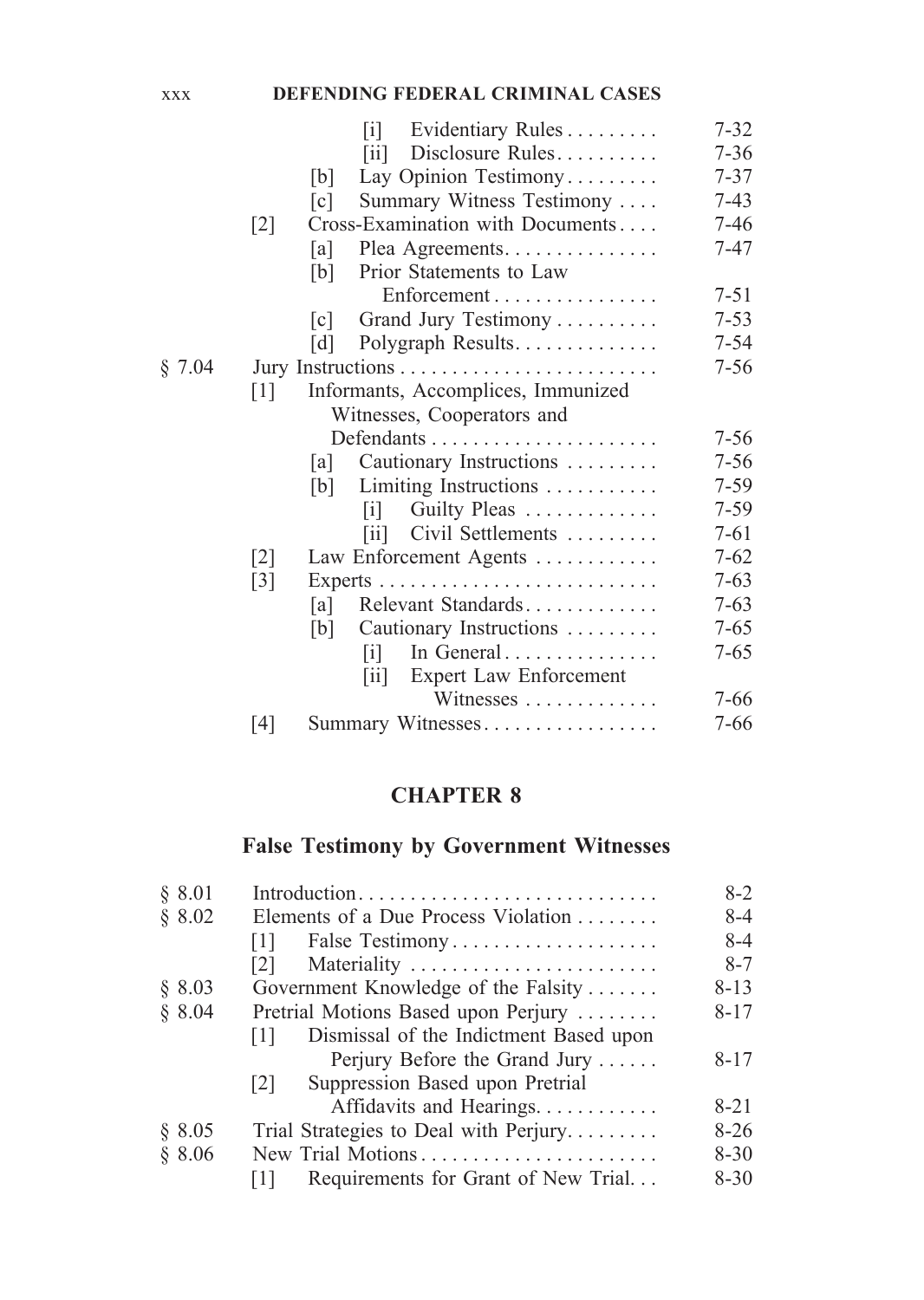|        | <b>TABLE OF CONTENTS</b>                             | XXX1     |
|--------|------------------------------------------------------|----------|
|        | When the Government Knew or<br>$\lceil 2 \rceil$     |          |
|        | Should Have Known of Perjury                         | $8 - 31$ |
|        | When the Government Was Unaware<br>$\lceil 3 \rceil$ |          |
|        | of Perjury                                           | $8 - 34$ |
|        | The Prospective "Probability"<br>lal I               |          |
|        |                                                      | $8-39$   |
|        | The Retrospective Probability<br> b                  |          |
|        |                                                      | $8-42$   |
|        | The Possibility Standard<br> c                       | $8-43$   |
|        | Circuits in Which the Standard<br>$\lceil d \rceil$  |          |
|        | Is Unclear                                           | 8-44     |
| § 8.07 | Standard on Appeal                                   | $8 - 47$ |
| \$8.08 | Standard for Habeas Review                           | 8-49     |
|        |                                                      |          |

# **CHAPTER 9**

# **The Fifth Amendment Right to Due Process**

| § 9.01 | Introduction: The Scope of the Fifth |                   |                                                    |          |
|--------|--------------------------------------|-------------------|----------------------------------------------------|----------|
|        |                                      |                   | Amendment Due Process Clause                       | $9 - 3$  |
|        | $\lceil 1 \rceil$                    |                   | Substantive Due Process                            | $9 - 3$  |
|        | $\lceil 2 \rceil$                    |                   | Procedural Due Process                             | 9-4      |
|        | $\lceil 3 \rceil$                    |                   | The Equal Protection Component of                  |          |
|        |                                      |                   | the Due Process Clause                             | $9-6$    |
| § 9.02 |                                      |                   | Pretrial Due Process Rights and Related            |          |
|        |                                      |                   |                                                    | $9 - 7$  |
|        | $\lceil 1 \rceil$                    |                   | Preindictment Delay                                | $9 - 7$  |
|        |                                      | [a]               | Prejudice Plus Tactical Advantage                  |          |
|        |                                      |                   | Standard                                           | $9 - 8$  |
|        |                                      | b                 | The Balancing Test                                 | $9-9$    |
|        |                                      | $\lceil c \rceil$ | Actual Prejudice                                   | $9 - 11$ |
|        | $\lceil 2 \rceil$                    |                   | Vindictive Prosecution                             | $9 - 12$ |
|        | $\lceil 3 \rceil$                    |                   | Selective Prosecution                              | $9 - 18$ |
|        | [4]                                  |                   | Outrageous or Otherwise Improper                   |          |
|        |                                      |                   | Government Conduct                                 | $9 - 21$ |
|        | $\lceil 5 \rceil$                    |                   | Grand Jury Abuse                                   | $9 - 28$ |
|        |                                      | [a]               | Errors and Misconduct Before the                   |          |
|        |                                      |                   | Grand Jury                                         | $9 - 30$ |
|        |                                      |                   | Failure to Present<br>$\mathbf{ii}$                |          |
|        |                                      |                   | Exculpatory Evidence to                            |          |
|        |                                      |                   | the Grand Jury                                     | $9 - 30$ |
|        |                                      |                   | Discrimination in Selecting<br>$\left[ 1i \right]$ |          |
|        |                                      |                   | Grand Jurors                                       | $9 - 31$ |
|        |                                      | [b]               | Perjury Traps                                      | $9 - 32$ |
|        |                                      |                   |                                                    |          |